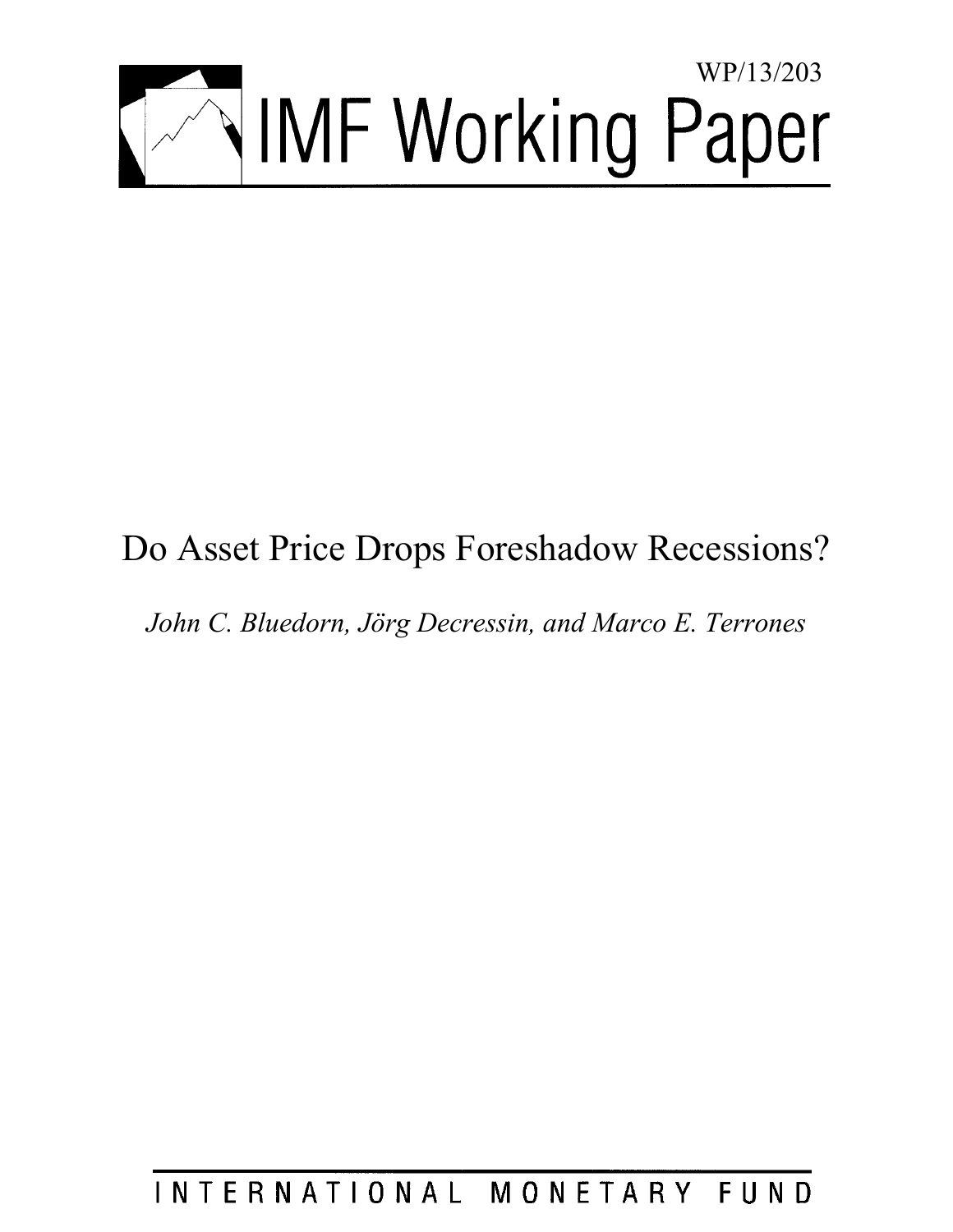### **IMF Working Paper**

#### Research Department

#### **Do Asset Price Drops Foreshadow Recessions?**

#### **Prepared by John C. Bluedorn, Jörg Decressin, and Marco E. Terrones<sup>1</sup>**

October 2013

**This Working Paper should not be reported as representing the views of the IMF.**  The views expressed in this Working Paper are those of the author(s) and do not necessarily represent those of the IMF or IMF policy. Working Papers describe research in progress by the author(s) and are published to elicit comments and to further debate.

#### **Abstract**

This paper examines the usefulness of asset prices in predicting recessions in the G-7 countries. It finds that asset price drops are significantly associated with the beginning of a recession in these countries. In particular, the marginal effect of an equity/house price drop on the likelihood of a new recession can be substantial. Equity price drops are, however, larger and are more frequent than house price drops, making them on average more helpful as recession predictors. These findings are robust to the inclusion of the term-spread, uncertainty, and oil prices. Lastly, there is no evidence of significant bias resulting from the rarity of recession starts.

JEL Classification Numbers: E32; E37; G17

Keywords: Business cycles; Macroeconomic forecasting; Financial markets; Uncertainty; Oil Prices; Binary dependent variable models.

Authors' E-Mail Addresses: *JBluedorn@imf.org*; *JDecressin@imf.org*; *MTerrones@imf.org* 

<sup>&</sup>lt;sup>1</sup>Research Department, International Monetary Fund. We would like to thank Olivier Blanchard, Don Harding, and Adrian Pagan for their useful suggestions and to the participants of the  $32<sup>nd</sup>$  Annual Symposium on Forecasting and of the LACEA meetings for their comments. Gavin Asdorian provided excellent research assistance. The views expressed herein are those of the authors and should not be attributed to the IMF, its Executive Board, or its management. Any errors or omissions are the sole responsibility of the authors.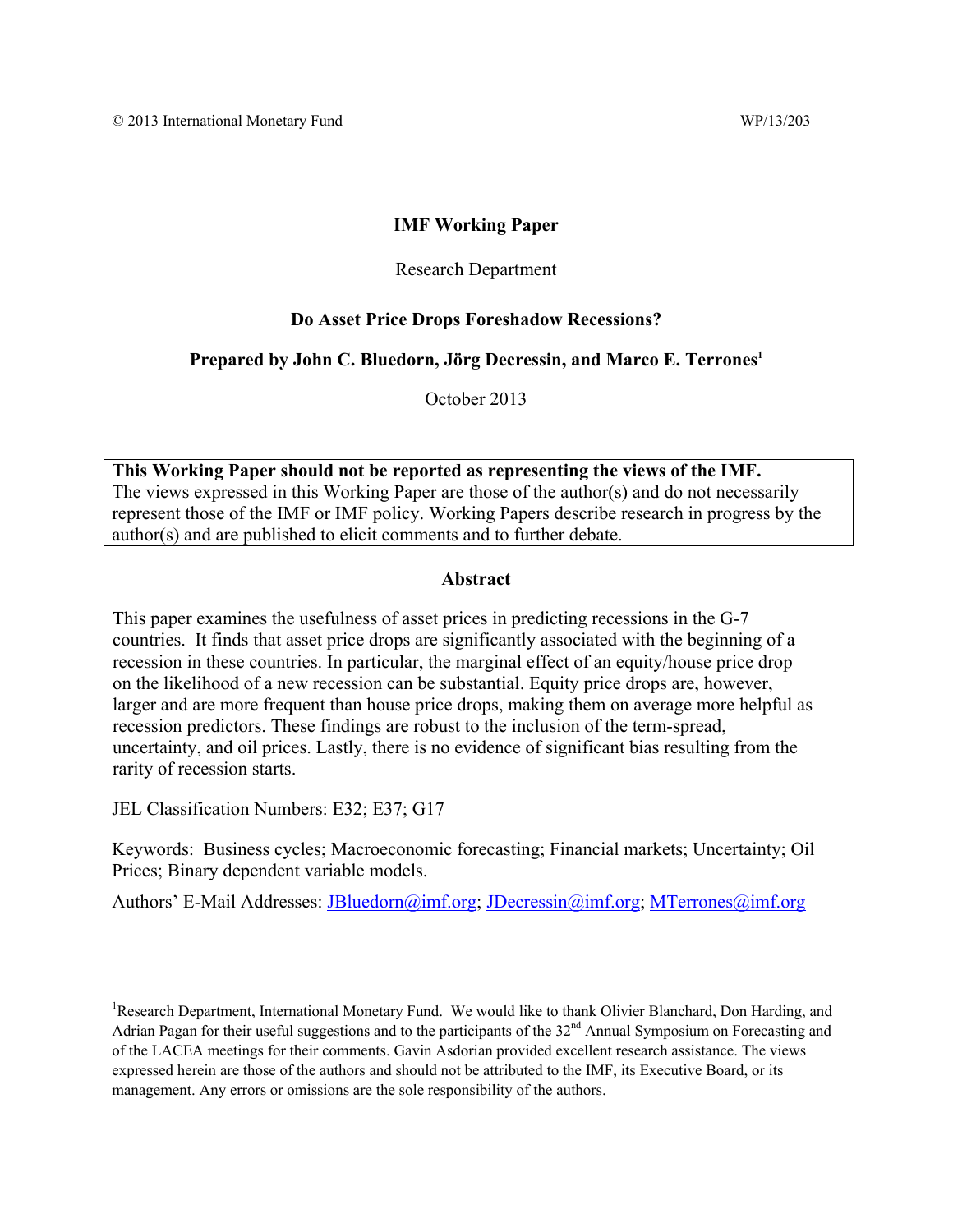# Contents

# Page

| Tables                                                                                        |  |
|-----------------------------------------------------------------------------------------------|--|
|                                                                                               |  |
|                                                                                               |  |
|                                                                                               |  |
|                                                                                               |  |
| 5. Explaining Recession Starts in the G-7, Robustness to Additional Explanatory Variables  27 |  |
|                                                                                               |  |
| Figures                                                                                       |  |
|                                                                                               |  |
|                                                                                               |  |
|                                                                                               |  |
| 4. Frequency Distribution of Natural Log of Implied Equity Market Volatility  30              |  |
|                                                                                               |  |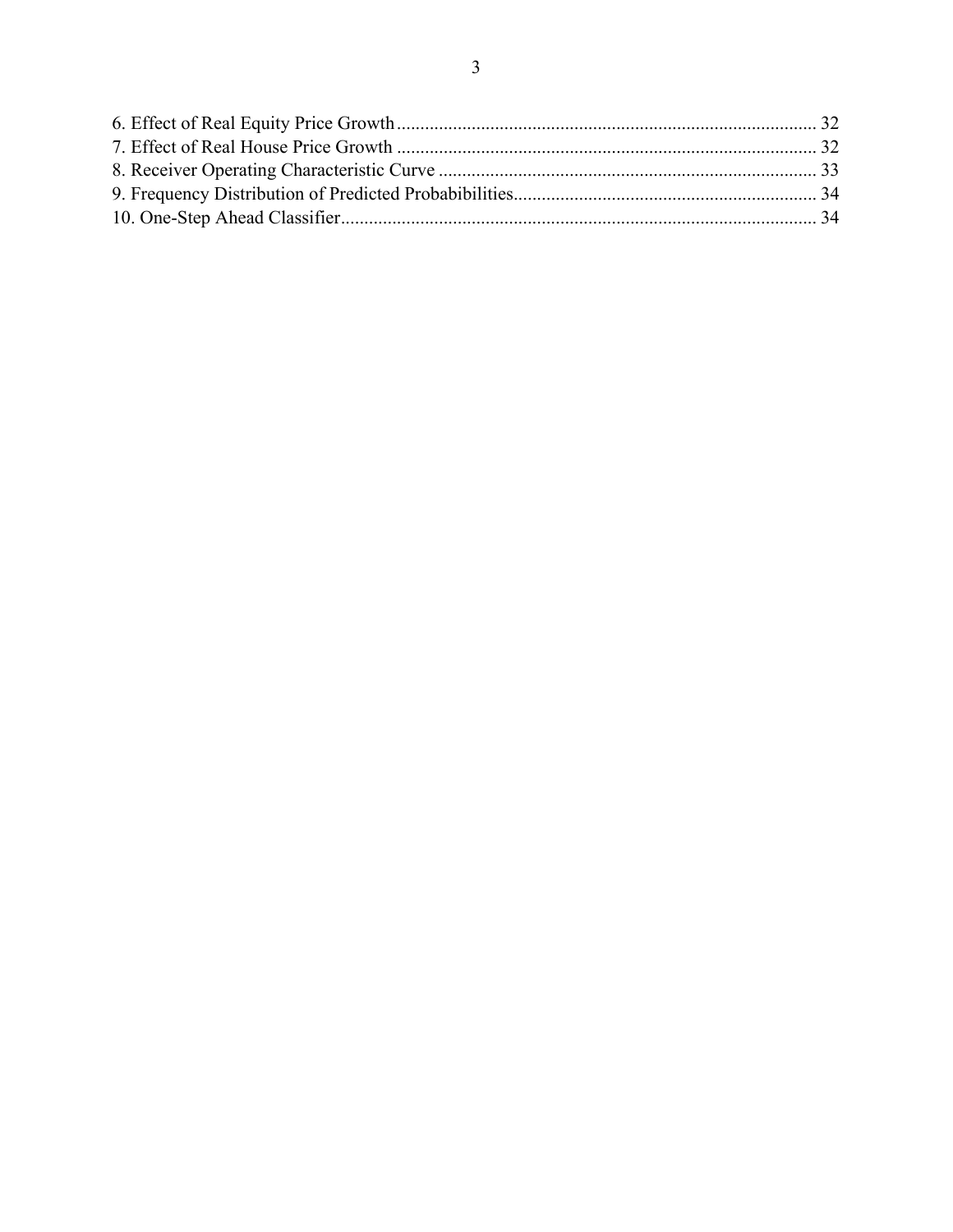#### **I. INTRODUCTION**

Many observers have noted that asset price drops are often followed by a recession. Historical examples of this regularity include the 1929 stock market crash and the Great Depression; the sharp decline in asset values in 1973-74 and the ensuing economic downturn in the United States and United Kingdom; the early 1990s' asset price collapse and recession in Japan; the stock market downturn in the early 2000's and the 2001 recession in the United States; and the 2008 global crash in asset prices and the Great Recession. The common thread running through these episodes is a steep decline in equity and/or house prices preceding or coinciding with economic downturns of varied intensities. Moreover, many of these asset price collapses cum recessions were accompanied by financial crisis.

Other observers, however, have concluded that asset price declines do not always precede or coincide with economic contractions. The sharp decline in the stock market in 1962, for instance, did little to unsettle the economic recovery process in the United States. Likewise, the stock market crash of October 1987 did not significantly affect economic activity in the United States, despite predictions of a severe recession in 1988. The August 2011 stock market collapse in the United States and Asia was also not followed by a recession in these economies. These observers argue that asset prices (and equity prices, in particular) are poor indicators of forthcoming recessions because they are inherently volatile. Samuelson's (1966) famous epigram that "the stock market has forecast nine of the last five recessions" cleverly summarizes this view.

In this study, we examine whether asset price drops show any link to the starts of recessions in the G-7 countries. Specifically, we assess whether equity and house price drops are reliable predictors of new recessions. Towards this objective, we use a simple binary dependent variable framework (logistic regression) with country fixed effects to predict *new* recessions. In the baseline formulation we introduce five regressors—namely, real equity and house price changes, the term spread, market uncertainty, and the real oil price change. The first two regressors are the variables of interest. The other three regressors capture other cyclical drivers that have featured prominently in the recession forecasting literature.

In the analysis, we explicitly exclude periods where the economy is already in a recession from the estimation sample. This is a key departure from the previous literature, which has tended to pool information across both expansions and recessions, opting to estimate the probability of being in a recession at any given point in time. An important problem with this approach is that it can give a false impression of success in predicting new recessions. In most cases, these studies are reporting the probability of continuing in recession, conditional on the economy already being in recession.

The results indicate that asset prices are significantly related to the beginning of a new recession in the G-7 economies over 1970:Q1-2011:Q4. This finding seems consistent with the literature that emphasizes the association between asset prices and business cycles resulting from the wealth effects that asset price changes have on current and future domestic demand. Moreover, this finding is also in line with the finance literature that states that asset prices contain information about future economic activity. We find evidence that the relationship between asset prices and the starts of new recessions is highly asymmetric—the average marginal effect in the probability of a new recession of a large decline in equity/house prices is much larger in absolute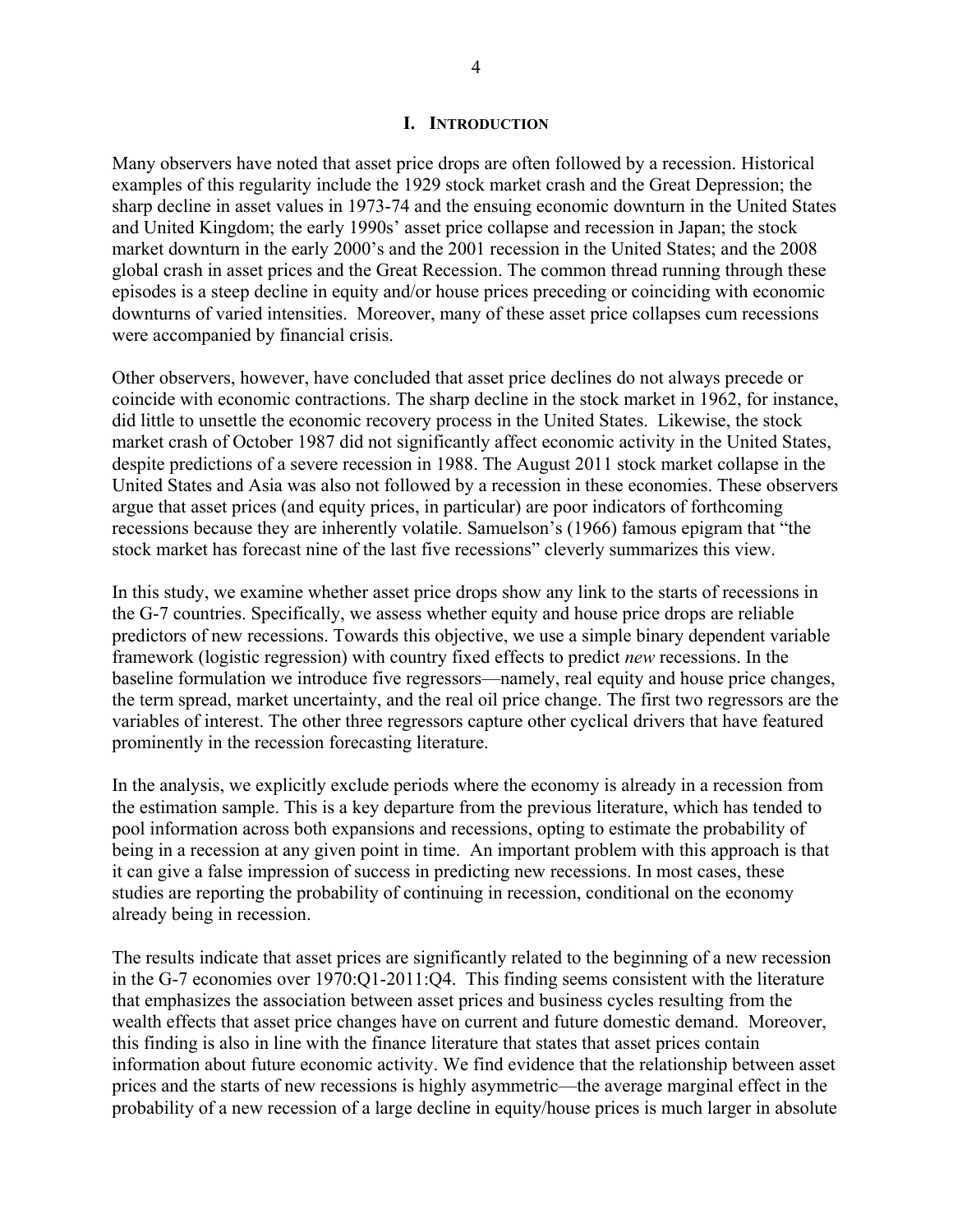value than that of an equivalent increase. However, large house price drops are relatively uncommon in the period of analysis. This new findings suggests that the early pessimistic assessment on asset prices' ability to help forecast new recessions needs to revised.

There is also evidence that the term spread and market uncertainty can be useful in predicting new recessions. The result on the term spread has been long established in the literature. However, in this study we show that equity price movements have better in-sample forecasting performance. The result on market uncertainty is, to the best of our knowledge, new in the literature. But it is consistent with work that examines the effects of uncertainty on the business cycle, arguing that uncertainty shocks lead to lower growth (Bloom, Kose, and Terrones, 2013). Lastly, oil price changes do not appear to be particularly useful in predicting new recessions.

This paper makes several contributions to the literature. First, we carefully examine the connection between asset prices—both equity prices and housing prices—and new recessions. Previous studies have tended to focus on the chances of being in a recession, rather than the chances of a new recession. They have also typically left out housing prices from the analysis, largely because of data limitations. Second, we explore the effects of uncertainty on the likelihood of a new recession, allowing us to shed additional light on the new evidence and theory arguing that increased market uncertainty can drive recessions. Third, we address the potential biases associated with the fact that new recessions are rare events. In particular, logistic regression will tend to underestimate the probability of rare events in finite samples (King and Zeng, 2001). To assess the severity of the rare-events problem in our study, we therefore investigate the sensitivity of our findings to a number of bias-reducing estimation methods. We show that these biases in our application are, fortunately, not substantial.

The remainder of this paper is structured as follows. In section 2, we present a brief literature review to place our study in perspective. In section 3, we discuss our database and introduce our empirical methodology. In section 4, we report the main findings of this paper. In addition, we examine the robustness of these results. We conclude in section 5 with a brief summary of our main results and discussion of future research.

#### **II. LITERATURE REVIEW**

Asset prices drops have often been thought to be one of the most important leading indicators of economic downturns. There are good theoretical reasons grounding this view. On the one hand, asset price declines could actually cause a downturn in economic activity by negatively affecting the net wealth, balance sheets, and confidence of households and firms.<sup>2</sup> Asset price declines may also weaken banks' balance sheets, inducing them to raise capital and lower their lending.<sup>3</sup> As a result private sector demand will contract today and in the near future. These effects can be

<sup>&</sup>lt;sup>2</sup> Recent studies have found that asset price movements that affect households' net wealth are associated with significant changes in household spending (Carroll, Otsuka, and Slacalek, 2011; Case, Quigley, and Shiller, 2013).

<sup>&</sup>lt;sup>3</sup> These linkages have been formalized by von Peter (2004) and Adrian, Moench, and Shin (2010). A collapse in asset prices can leave financial intermediaries with significant amounts of non-performing loans, as the value of the underlying collateral also collapses.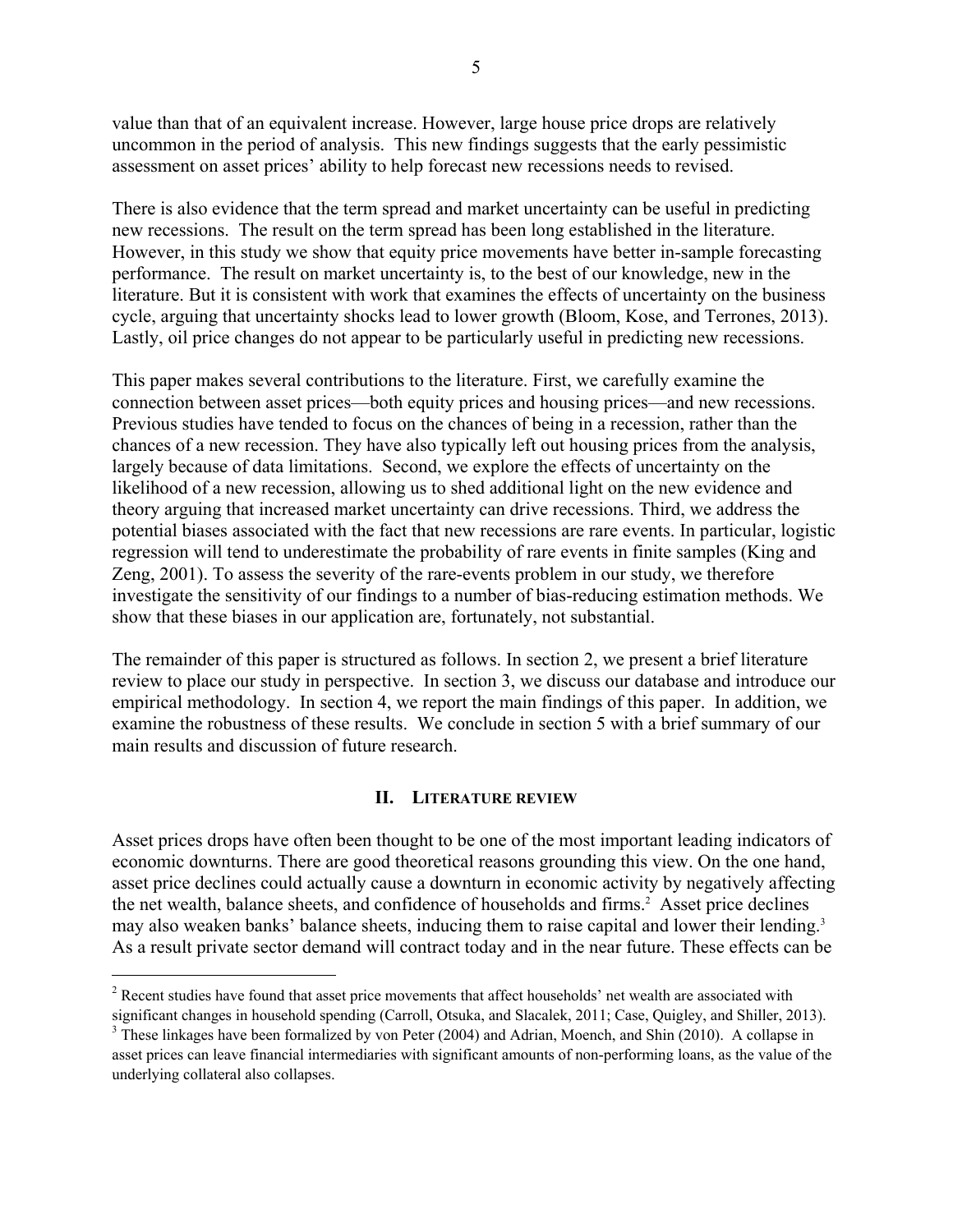amplified when financial imperfections are present—through the financial accelerator and related mechanisms—resulting in a larger contraction in economic activity.<sup>4</sup>

An asset price drop could also signal a weakening of the economic outlook to the extent that asset prices are forward-looking. For instance, the basic risk-neutral no-arbitrage pricing equation in finance states that the price of an asset should equal the present discounted expected value of future dividends from the asset.<sup>5</sup> To the extent that dividends and economic conditions move together, stock prices should then be useful in forecasting economic activity. More precisely, if recessions can be foreseen, their onset should be forewarned by the stock markets.

These two elements led many observers to treat asset prices, and equity prices, in particular, as bellwethers of recession. However, early empirical studies found that asset prices were only of limited use to forecast economic downturns.<sup>6</sup> Equity prices, in particular, were prone to producing false positives making them unreliable recession predictors and leading many researchers to seek alternative financial indicators that could be useful to predict economic downturns. Predicting the starts of recessions, however, is an elusive task. New recessions are hard to predict not only because they are rare events, but also because they entail a change in the direction of economic activity. Most business cycle studies utilize a variant of Bry and Boschan's (1971) dating algorithm for cyclical peaks and troughs, where a recession begins in the quarter after a cyclical peak.<sup>7</sup> The identification of these cyclical turning points, however, requires information on the levels of future output. For example, with quarterly data, the dating algorithm incorporates output information from two future quarters.

Influenced by the role played by the collapse in asset prices in the latest global financial crisis, recent studies have, however, revisited the relation between asset price gyrations and business cycles. Barro and Ursua (2009), for instance, study the relationship between stock market crashes and economic depressions for a sample of twenty five economies from 1869 to 2006. They find evidence that the probability of a minor (major) depression conditional on a stock market crash is 30 (11) percent. Thus, stock market crashes provide useful information about the prospects of a depression. Claessens, Kose and Terrones (2012) examine the relationships between business

<sup>5</sup> A well-known variant of this, known as the "Gordon equation," named after Myron Gordon, states that if dividends

*D* grow at a constant rate *g* per period in perpetuity, the equity price *P* is given by  $P = \frac{D(1+g)}{i+\rho-g}$ , where *i* is the risk-free

 $\overline{a}$ 

constant interest rate and  $\rho$  the constant equity risk premium. To the extent that *g*, the dividend growth rate, is related to the growth rate of output equity prices would be positively related to future output growth.

 $6$  Stock and Watson (2003) found that equity prices are generally poor predictors of output growth. In contrast, virtually no study has examined the predictive content of housing prices for economic growth and recessions, reflecting in part data limitations.

 $<sup>7</sup>$  Official cyclical peaks and troughs are not available for most advanced countries, necessitating the use of business</sup> cycle dating algorithms. Only the euro area and the United States possess such dates which are produced by the Center for Economic Policy Research (CEPR) and the National Bureau of Economic Research (NBER), respectively.

<sup>&</sup>lt;sup>4</sup> See, for instance, Kiyotaki and Moore (1997), Bernanke, Gertler and Gilchrist (1999), and Geanakoplos (2010).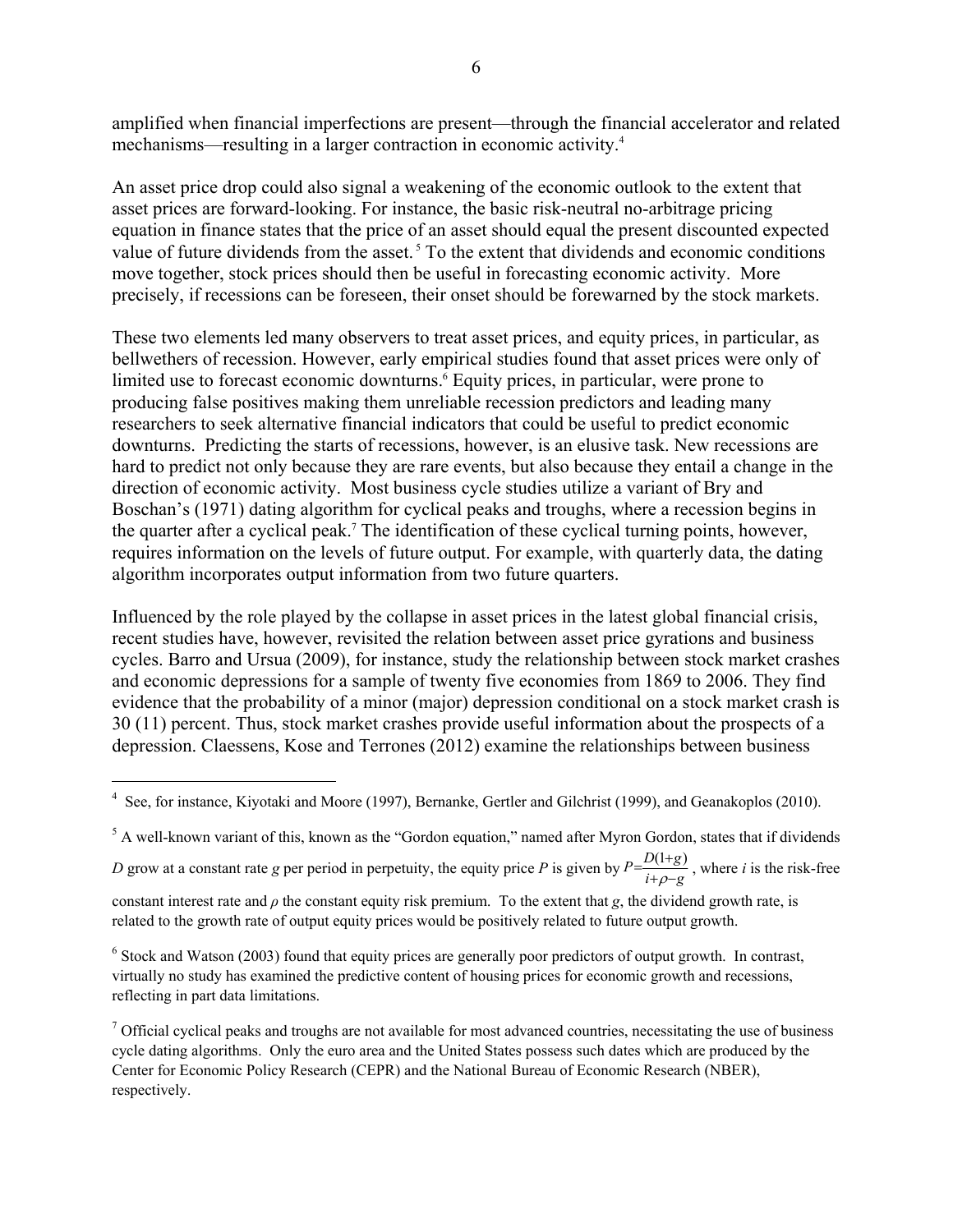and financial cycles for a large number of countries over the past fifty years. They find that the features of recessions and recoveries are affected by developments in the financial markets. In particular, recessions associated with asset price busts tend to be longer and deeper than other recessions. The association between asset price movements and the beginning of a *new* recession, however, has not been formally examined by this literature.

In addition to asset prices, there is a well established literature that has found that the term spread and oil price movements can be useful at predicting recessions. More recently, the role of market uncertainty as a significant driver of business cycles has been mentioned. We next review the main highlights of these strands of the literature as these variables are included in our benchmark model.

The predictive content of the term spread—the difference between the long- and short-term interest rate—for recessions in the advanced economies has been explored by a number of researchers. For instance, Estrella and Mishkin (1998) examine the performance of the term spread as a predictor of a binary recession indicator in the United States. This relationship is based on the premise that the term spread provides information about the stance of monetary policy and that a tightening in monetary policy, by pushing up short-term real rates and narrowing or even inverting the term spread, can result in a recession. They find that the term spread can indeed play an important role in predicting whether or not the U.S. will be in recession for horizons further than one quarter out. Duarte, Ventis and Paya (2005) find that EMU and U.S. yield spreads are associated with EMU recessions. Christiansen (2013) similarly uses the yield spread to predict simultaneous recessions in several advanced economies.

There is also a growing literature that postulates that uncertainty is an important driver of the business cycle. It has been documented that market uncertainty in the advanced economies is, on average, much higher during recessions than during expansions (Bloom, Kose, and Terrones, 2013).<sup>8</sup> This may be the case because, when faced with high uncertainty, firms reduce their investment demand and delay their projects as they gather new information, as investment can be costly to reverse (Bernanke, 1983, and Dixit and Pindyck, 1994). Similarly, households facing a highly uncertain macroeconomic environment cut their consumption of durable goods as they wait for less uncertain times. Taken together, these mechanisms suggest that high uncertainty may be detrimental to economic activity and lead into recession. This is the first study that explores the association between market uncertainty and the beginning of a new recession.

Lastly, there is some work that highlights a connection between oil price increases and recessions. In particular, it has been noted that when oil prices rise sharply or remain persistently high, recessions have followed in a number of advanced economies. Hamilton (2011b) documents a number of adverse oil supply shock episodes that the United States has experienced since 1859, tracing out their implications for the economy over time. He found that 10 out of the 11 recessions that the U.S. experienced during this period were associated with an increase in oil prices (the exception being the mild recession of 1960-1961). Moreover, 11 of the 12 episodes of

 $8$  Campbell and others (2001) present early evidence that equity market volatility tends to lead changes in output growth.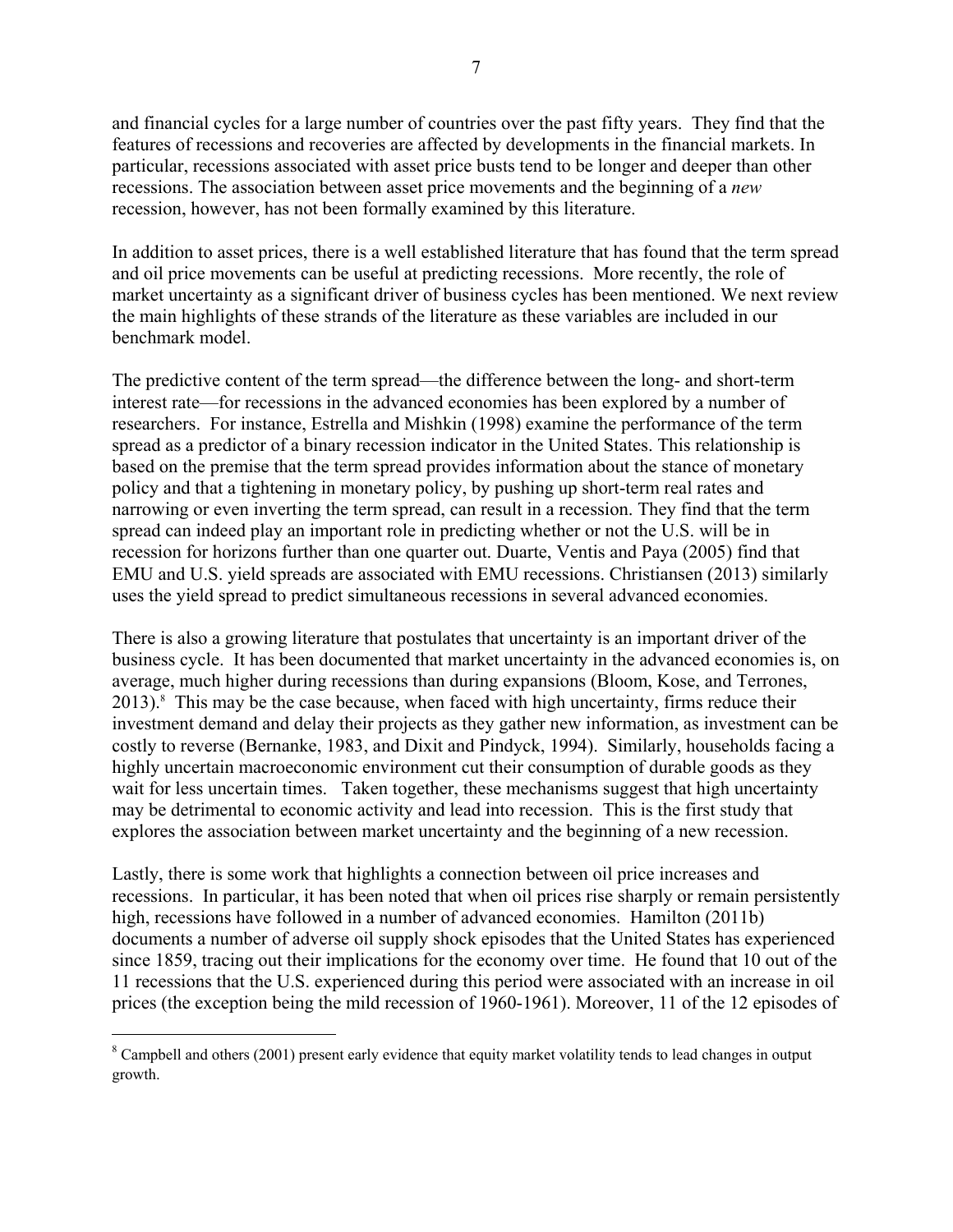oil price increases were associated with a U.S. recession. Engemann, Kliesen, and Owyang (2011) examine whether positive oil price shocks increase the probability of a recession in seven advanced economies over varying sample periods, but all ending in 2009:Q1. They find evidence that, in addition to term spreads, oil price shocks can help predict recessions in these countries. The strength of this relationship, however, varies across countries.

In summary, in this paper we study the relationship between asset price fluctuations and new recessions in the G-7 countries over the past forty years. In contrast with the previous literature, we focus on the starts of recessions, since this information may allow policymakers to put in place timely countercyclical policies and give the private sector sufficient warning to proactively adjust consumption and investment decisions, as well as their portfolio composition. As such, the statistical analysis requires that we omit the quarters-in-recession because they are observed only *after* the event we are interested in predicting has taken place.

#### **III. DATA AND METHODOLOGY**

This section introduces the data utilized in the study as well as the empirical framework used in the regression analysis. The database includes information about the cyclical peaks, financial variables, and other controls. The empirical framework is based upon a binary discrete dependent variable model which has been used with some success in earlier work.

#### **A. The Data**

Our database comprises quarterly real and financial series for the G-7 countries over the past forty years. The cyclical peaks and troughs for the G-7 economies are obtained from Claessens, Kose, and Terrones (2012). To identify these cyclical turning points, they employ the algorithm introduced by Harding and Pagan (2002), which generalizes the algorithm developed by Bry and Boschan (1971) for the United States. This algorithm first searches for local maxima and minima of the log-level of output  $(y)$ . It then makes sure that the sequence of identified maxima and minima alternate between peaks and troughs, where an expansion is the period after a trough up to and including a peak, while a recession is the period after a peak up to and including a trough. Furthermore, the identified sequence of peaks and troughs must satisfy censuring rules which require a minimal duration for each phase (expansion or recession) and cycle (a contiguous pair of phases).

Specifically, a peak in quarterly output occurs at time *t*, if:

 $\{[(y_t - y_{t-2}) > 0, (y_t - y_{t-1}) > 0] \text{ and } [(y_{t+2} - y_t) < 0, (y_{t+1} - y_t) < 0]\}.$ 

Note that the algorithm requires output data for two quarters on either side of the peak. According to this rule, a peak at *t* must be a predecessor to negative growth in the next two quarters. Importantly, this approach is broadly consistent with the observed behavior of the dating committees of the NBER and the CEPR, entities that determine the cyclical turning points of U.S. and the euro area.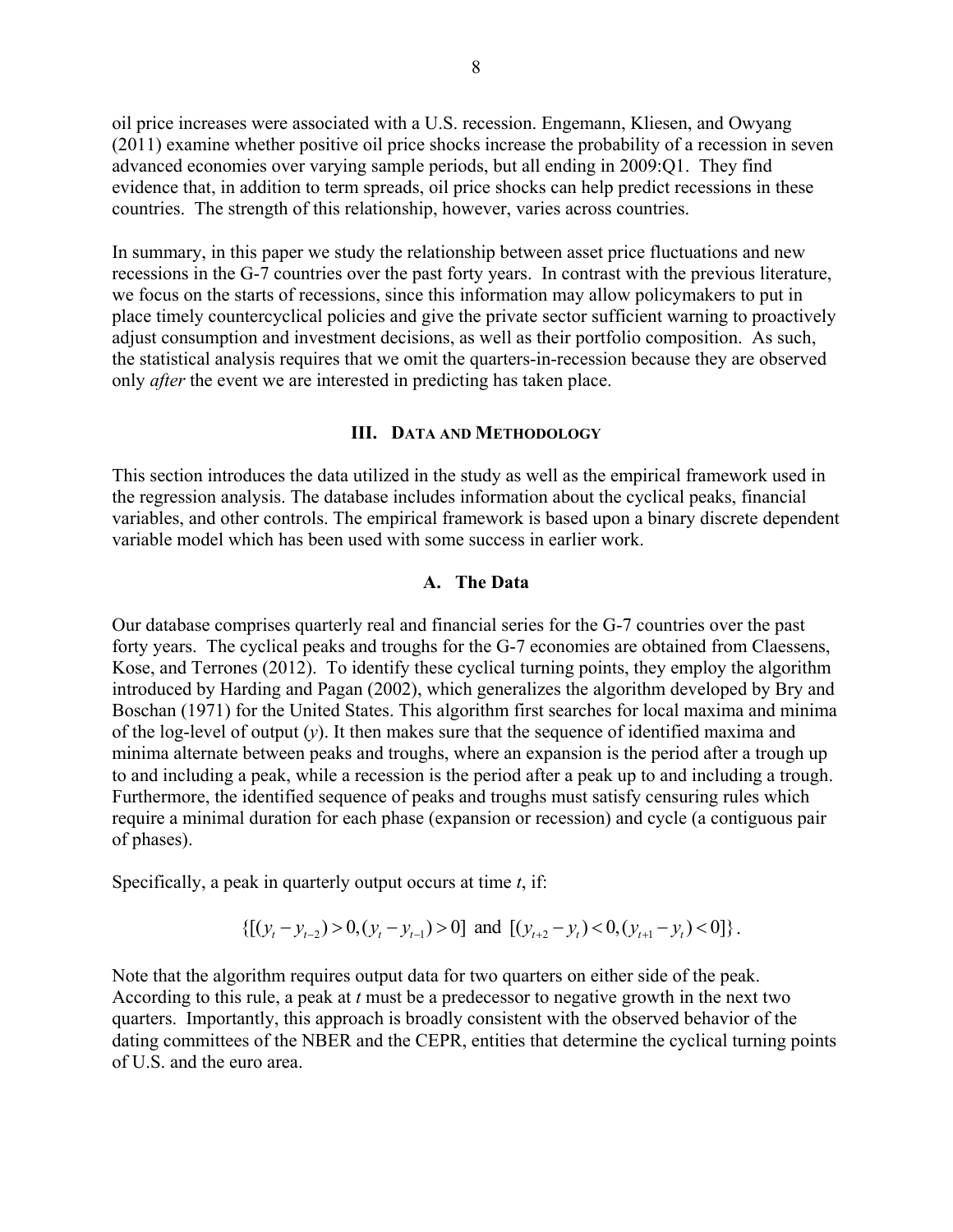The dependent variable in this study is a binary variable that takes on the value of 1 if a country has reached its cyclical peak at *t*, which indicates the end of an expansion, and 0 otherwise. Thus predicting a peak at *t* is equivalent to forecasting that output growth in the next quarter is negative and that output growth in the next two quarters is also negative, conditional on growth previously being positive.

There are two kinds of explanatory variables considered in the study—financial and other. The financial variables include equity prices, house prices, the term spread, the implied or realized volatility of the S&P 500 index (the VXO), the 10-year government bond rate, and the exchange rate. Equity prices are share price indices weighted with the market value of outstanding shares. House prices correspond to indices of house or land prices depending on the country. The term spread is calculated as the difference between the 10-year government bond rate and the 3-month treasury bill rate (or equivalent). The implied or realized volatility of the S&P 500 index comes from Bloom (2009), spliced with the Chicago Board of Options' VXO index from 2006 through 2011. Lastly, the exchange rate is the bilateral, nominal exchange rate of a particular country visà-vis the U.S. dollar. Whenever appropriate, these variables have been converted into real terms using the corresponding national consumer price indices. The underlying sources include the IMF's International Finance Statistics, OECD, BIS, Haver Analytics, Bloomberg, Global Financial Database and various country-specific sources.

The other explanatory variables we investigate are oil prices and lagged real GDP growth. Oil prices are the U.S. dollar average petroleum spot prices of West Texas Intermediate, U.K. Brent, and Dubai Fateh crude (equally weighted). This variable comes from the IMF's commodity database and has been converted into constant dollars using the U.S. CPI. Real oil price growth is one of the main variables in our benchmark specification. In addition, we use information on lagged quarterly output growth, which is the best available measure to track economic activity. Lagged output growth from the OECD's Main Economic Indicators is used in the robustness exercises.

#### **B. Methodology**

We use a binary discrete dependent variable model based on the logistic function to analyze the relationship between asset price changes and recession starts. As mentioned above, within this framework, we also assess the robustness of our findings to different sets of covariates that have been previously used in the literature.

Let  $r_{i}$  be a binary recession indicator that takes on two possible values depending on whether the economy is at a cyclical peak or not:

$$
r_{i,t} = \begin{cases} 1, & \text{if economy } i \text{ is in a cyclical peak at time } t \\ 0, & \text{otherwise} \end{cases}
$$

where  $i=1,...,N$  indexes the cross-section and  $t=1,...,T$  indexes time. Then, assume that the binary response model takes the following form: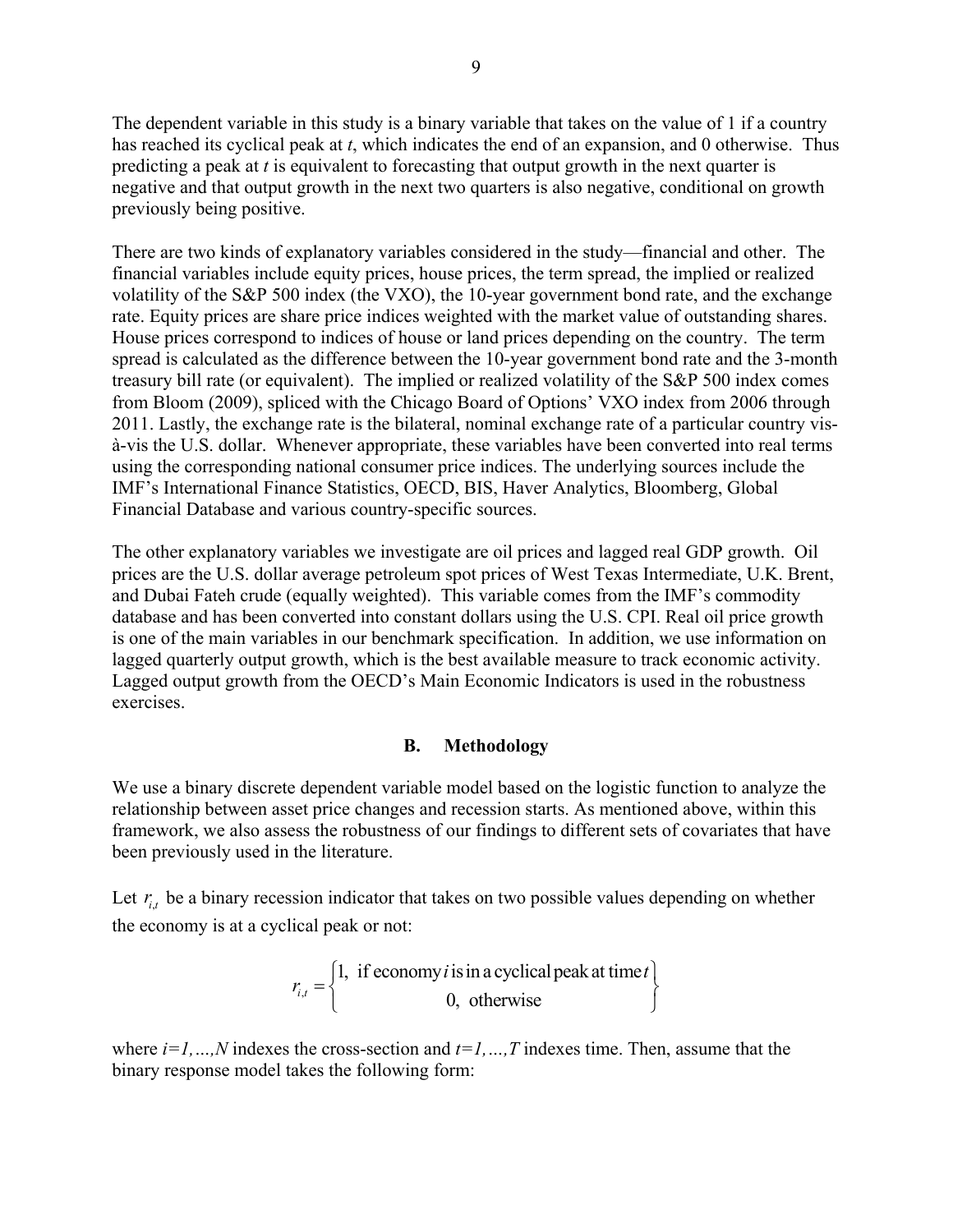$$
P(r_{i,t} = 1 | \mathbf{x}_{i,t}, \alpha_i) = H(\mathbf{x}_{i,t}^{\prime} \mathbf{\beta} + \alpha_i)
$$

where  $\alpha_i$  is a country fixed effect for country *i*,  $\mathbf{x}_{i}$ , is a *K* x 1 vector of covariatesfor country *i* in quarter *t*, and  $\beta$  is *K* x 1 vector. Moreover, we assume that the function *H* is the logistic distribution, which implies that: 9,10

$$
H(z) = \Lambda(z) \equiv \exp(z) / [1 + \exp(z)]
$$

where  $z = x_{i} \cdot \beta + \alpha_{i}$ . The unconditional log-likelihood function for this model is then:

,, , , 1 1 ( , ) { ln ( ) (1 ) ln(1 ( ))} *N T it it i it it i i t rH r H* **<sup>β</sup> x '<sup>β</sup> + x '<sup>β</sup> <sup>+</sup>**

.

In general, there are two approaches to estimating fixed effect logit models, which maximize either the unconditional likelihood function, where the fixed effects are treated as parameters, or the conditional likelihood function, where the other parameters are estimated conditional on the fixed effects. Based on their asymptotic properties, the later is superior to the former. Nevertheless, the unconditional maximum likelihood estimator is much simpler to implement, and always produces estimates of the incidental, fixed effects. Because of this, this method is often preferred by researchers and we use this approach in this paper. Katz (2001) shows that when *T* is large (i.e., larger than 20) then the estimators behave similarly.

As mentioned before, we consider two key explanatory variables for predicting the beginning of a recession. The first one is the quarterly growth in real equity prices. It is expected that an increase (decrease) in equity prices reduces (raises) the probability of a new recession. The second explanatory variable is the quarterly growth of real house prices. Similar to the case of equity prices, an increase (decrease) in real house prices is expected to reduce (raise) the likelihood of a new recession.

In addition to the two key explanatory variables of interest, we include three important controls in the regression analysis. The first one is the term spread, which is a proxy for the stance of monetary policy. It is expected that a reversal in the term spread is associated with an increase in the probability of a recession. The second control is the implied volatility of equity prices as measured by the VXO, a proxy for market uncertainty. An increase (fall) in this volatility would be expected to increase (reduce) the probability of a new recession. The third control is real oil price growth. An increase in oil prices are expected to raise the probability of a recession

 $9^9$  Chen and Tsurumi (2010) use Monte Carlo experiments to help select between probit and logit models for binary variables. They find that if unbalanced binary data is generated by a leptokurtic distribution (highly peaked with fat tails) a logit model is preferable to a probit model.

<sup>&</sup>lt;sup>10</sup> Note that the logarithm of odds of  $r_{i,t}$  is conveniently linear in the covariates.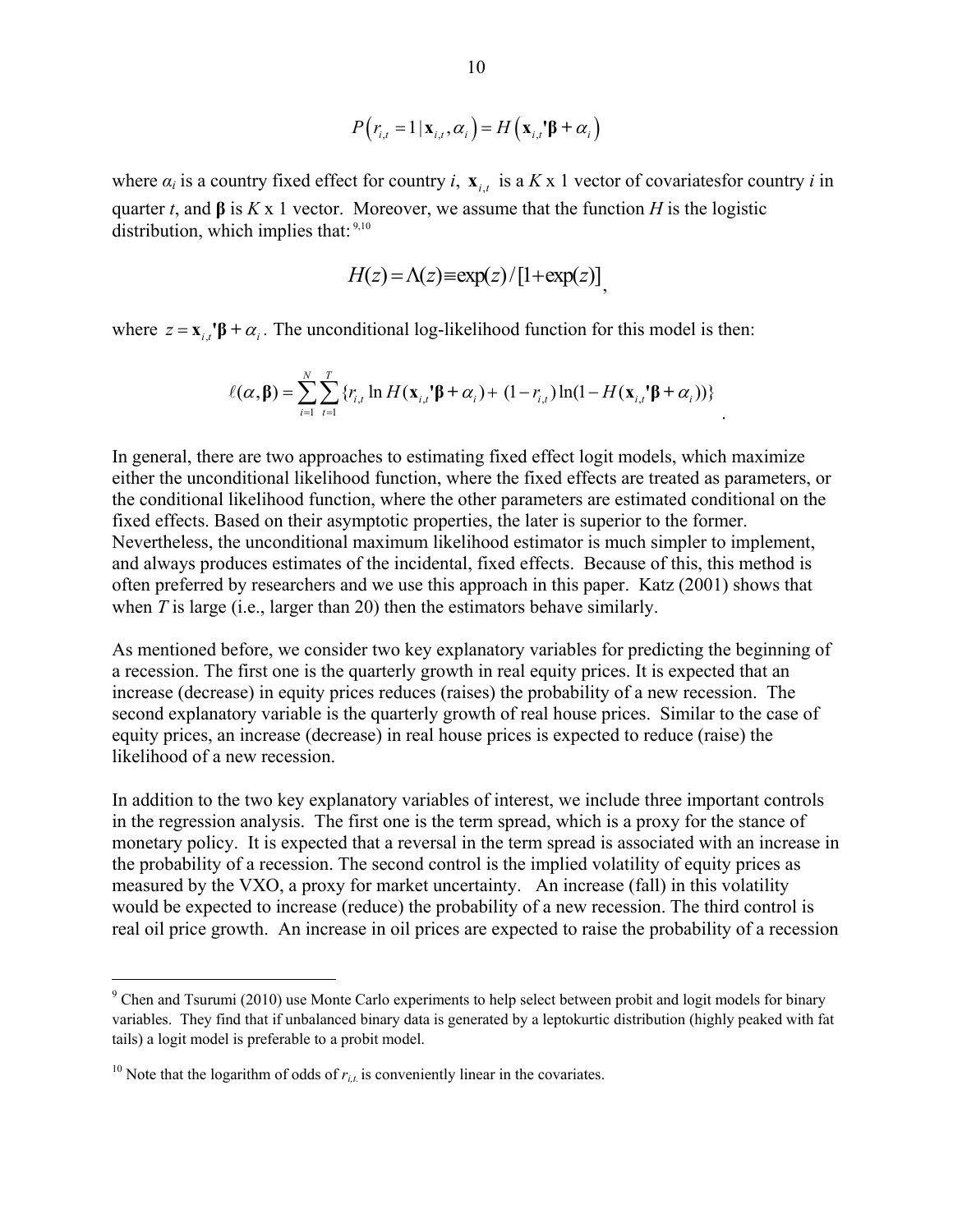across the G-7 countries, as none of these countries is an oil exporter. As noted earlier, these variables have been found to be strongly associated with recessions in other work.

To examine the predictive performance of the logit models, we utilize the receiver operating characteristic curve (ROC). 11 This curve assesses how well these models discriminate between positives (here, a new recession) and negatives (i.e., ongoing expansion), for a classification rule that takes the model's fitted value and compares it to a given cutoff probability. When the fitted probability is above the cutoff, it is classed as a positive (otherwise, a negative). Before explaining how to obtain the ROC, it is important to note that for a given observed state and for a given threshold probability,  $\pi$ , the following identities hold: True positive rate (TP( $\pi$ )) + False negative rate (FN( $\pi$ )) = True negative rate (TN( $\pi$ )) + False positive rate (FP( $\pi$ )) = 1.<sup>12</sup> A ROC curve portrays the relationship between the true positive rate (TP $(\pi)$ ), that is the proportion of new recessions correctly classified as new recessions, and the false positive rate (FP $(\pi)$ ), which is the proportion of ongoing expansions incorrectly classified as new recessions. The former is typically shown on the y-axis and the later on the x-axis.

ROC curves are monotone increasing functions in the unit square with boundary points  $(0, 0)$  and (1, 1). A logit model that is uninformative or has no discrimination ability will generate an ROC curve that coincides with the diagonal 45-degree line (also known as the chance line). The area under the ROC curve (AUC) or *c*-statistic is in this case equal to  $\frac{1}{2}$ .<sup>13</sup> In contrast, a perfectly informative logit model will generate an ROC that coincides with the left hand and top axis of the unit square, generating an AUC of 1. Note that in this special case, for all  $\pi$ , the true positive rate equals one and the false positive rate equals zero.

In general, one can use the AUC statistic as a global measure of the forecasting performance of different logit models—with the most accurate model showing the largest AUC and the least accurate showing an AUC close to ½. To make the classification using the model operational, some cutoff threshold probability needs to be selected from the large set of possible thresholds characterized by the ROC curve. The selected cutoff could be the optimal threshold from some objective function that would embody the tradeoffs between utility, misclassification costs, efficiency, and so on. Because of its simplicity, in this paper we make use of the Youden index and its associated cutoff threshold *π\** (Youden, 1950; Perkins and Schisterman, 2006). Youden's index is defined to be  $J = \max \{ TP(\pi^*) - FP(\pi^*) \}$ , where  $\pi^*$  is then the cutoff threshold that

maximizes the capability of the model to correctly discriminate between positives and negatives. Graphically, the Youden index is the maximum vertical distance between the receiver operating characteristic curve and the chance line.

 $11$  The ROC curve is a graphical method first used for the analysis of radar signals during World War II. Since then, the method has been utilized in many scientific fields including medicine, biomedicine, psychiatry, manufacture production, and more recently economics. See for instance, Zou, O'Malley, and Mauri (2007), Berge and Jordà (2011), and Schularick and Taylor (2012).

 $12$  The false positive rate is also known as a Type I error while the false negative rate is known as a Type II error.

 $13$  It is interesting to note that an uninformative logit model has the same predictive power as a coin toss, whose ROC coincides with the 45-degree line.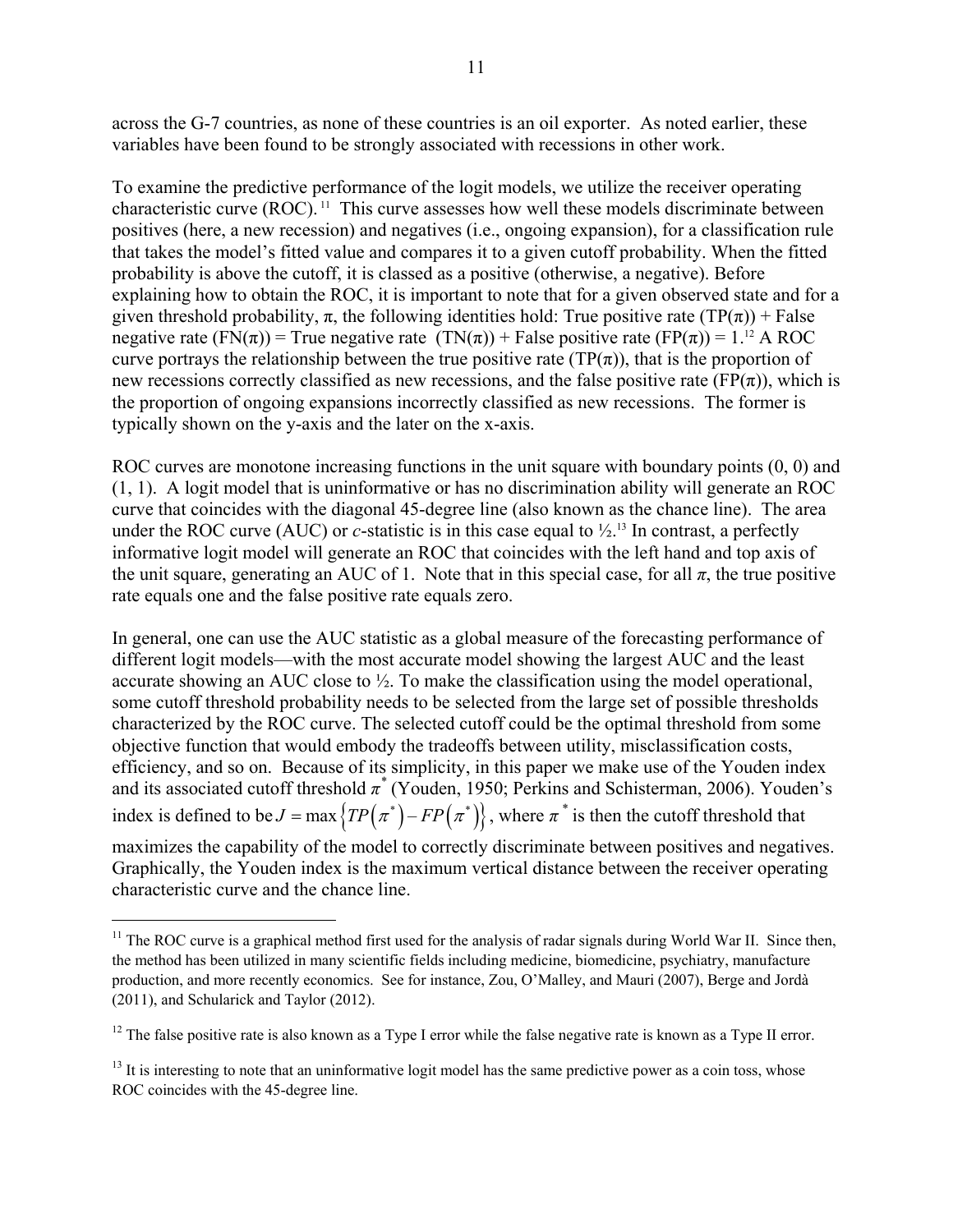The estimates of the logit coefficients in rare events analysis are biased in small samples, as the estimated probabilities will tend to be too small. To address the potential bias associated with rare events, we try a number of alternative estimation methods. The first is the bias-reducing penalized likelihood for logit proposed by Firth (1993). This method scales the likelihood function by Jeffrey's (1946) invariant prior for the problem. We also make use of the procedure suggested by King and Zeng (2001) to generate approximately unbiased estimates of logit coefficients and their variance-covariance by correcting for the small sample problem associated with rare events.<sup>14</sup> To achieve this, they introduce prior correction and weighting methods for the logit model. These methods seem most effective when the number of observations is small and the events are rare in the sample (appearing in 5 percent or less of the observations). Finally, we also estimate our baseline specification in the complementary logarithmic framework. 15 This model helps account for the possibility of rare events (a skewed distribution to the left in our case) by adjusting the shape of the likelihood so that it approaches unity as the linear predictor term approaches infinity much more slowly than in the logistic likelihood.

#### **IV. EMPIRICAL RESULTS**

We now turn to the analysis of the relationship between asset prices and the starts of recessions in the G-7 countries. We start by presenting some stylized facts about the association between asset prices and recession starts, suggesting that asset prices may have some predictive power for recession starts. Then, we estimate our baseline logistic regression model for the start of recessions, assessing the estimated effects of the explanatory variables and the in-sample forecasting ability of the model. Next, we investigate the robustness of our baseline findings to alternative estimation methods, the inclusion of additional explanatory variables, and the extension of the baseline model with distributed lags. We conclude with a look at the model's out-of-sample performance in predicting the start of the Great Recession by country.

#### **A. A First Look at the Predictive Ability of Financial Asset Prices**

We begin by presenting some basic facts about the association between the beginning of recessions and changes in several asset price-related variables. As described in section 3.B, our key dependent variable is a binary indicator for a cyclical peak, which implies that the following quarter is the start of a new recession. Table 1 presents summary statistics for the main covariates we consider in the regression analysis, while Table 2 shows the cyclical peaks and troughs identified by Harding and Pagan's algorithm when applied to quarterly, seasonallyadjusted real GDP for the G-7 over 1970:Q1-2011:Q4. These variables include real equity price growth, real house price growth, the term spread, log implied S&P 500 volatility, and real oil price growth.<sup>16</sup> There is significant variation among the main variables included in the regression

1

 $14$  Estimation is performed using the relogit program in Stata. This program, written by King and Zeng, is available http://gking.Harvard.Edu.

<sup>&</sup>lt;sup>15</sup> The cumulative distribution function for a complementary logarithmic model is given by:  $G(z)=1-\exp\{-\exp(z)\}$ .

<sup>&</sup>lt;sup>16</sup> All growth variables are the change in the log level of the relevant series, multiplied by 100.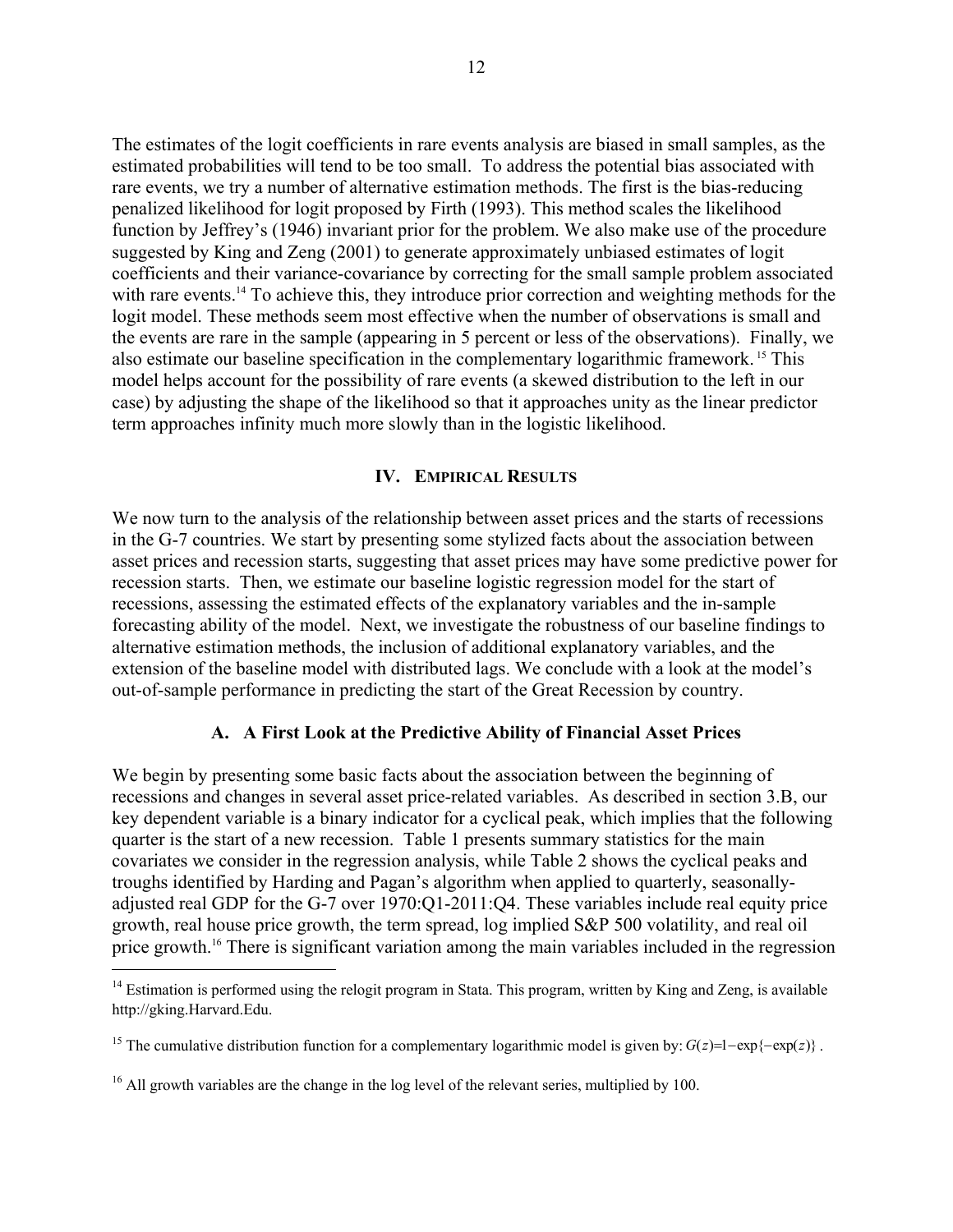analysis. In particular, real equity price growth and oil price growth are more volatile than real house price growth and the term spread (as captured by the standard deviation and coefficient of variation). Real house price growth, oil price growth, and equity price volatility are all more skewed to the right, while equity price growth and the term spread are very slightly skewed left (nearly symmetric). Apart from equity price volatility, all of the series are platykurtic, exhibiting fatter tails than the normal distribution. For house and oil price growths, the fat tails are particularly pronounced. An implication of these distributional properties is that equity price drops tend to be larger and more frequent than house price drops.

There is some evidence that in the quarters before a recession, the marginal distributions of financial variables shift, possibly signaling trouble ahead. Figures 1-5 show that equity prices, house prices, and the term spread tend to stall just before the economy moves into a recession, while equity price volatility and oil prices tend to rise. These figures show two empirical frequency distributions of these financial variables, conditional on being in either the year before a new recession or any other time during the expansion phase.<sup>17</sup> As shown, the frequency distribution of equity price growth is left-shifted and displays fatter tails in the quarters before a cyclical peak in output than other times during an expansion (Figure 1). Similarly, the densities of house price growth and the term spread also exhibit leftward shifts and thicker tails just before a new recession (Figures 2 and 3).<sup>18</sup> The term spread result suggests that a tightening in monetary policy may be a trigger of many recessions in the G-7 countries. It is also consistent with earlier findings on the ability of term spread inversions to predict recession starts.

The distribution of the implied volatility of equity prices in the United States also appears to shift prior to recessions, typically moving rightwards (Figure 4). This could reflect either higher global uncertainty pushing economies into downturns or an anticipated recession increasing the uncertainty of profits in the future, and thus equity prices. Similarly, the empirical densities indicate that oil prices tend to rise at a faster pace in the year before a recession than at other times during the expansion phase, with real oil price growth's frequency distribution showing a distinctive rightward shift in the year prior to a new recession (Figure 5). This lends some support to Hamilton's (2011a) observation that high oil prices are often associated with recessions.

Taken together, this exploratory analysis suggests that financial variables and oil price changes may indeed be useful in predicting recession starts as suggested in the literature.

#### **B. Baseline Model**

Table 3 shows the regression results for the G-7 sample under various logistic regression model specifications involving the five baseline variables discussed before, plus country-fixed effects

 $17$  The empirical densities shown are Epanechnikov kernel-based estimates of the density, pooled across the G-7 sample. The bandwidth used is data-dependent, chosen using Silverman (1986)'s rule-of-thumb.

<sup>&</sup>lt;sup>18</sup> Nalewaik (2011) reports that output growth show a similar growth pattern in the United States—fast-growth during most of the expansion phase and slow-growth in the last year of the expansion.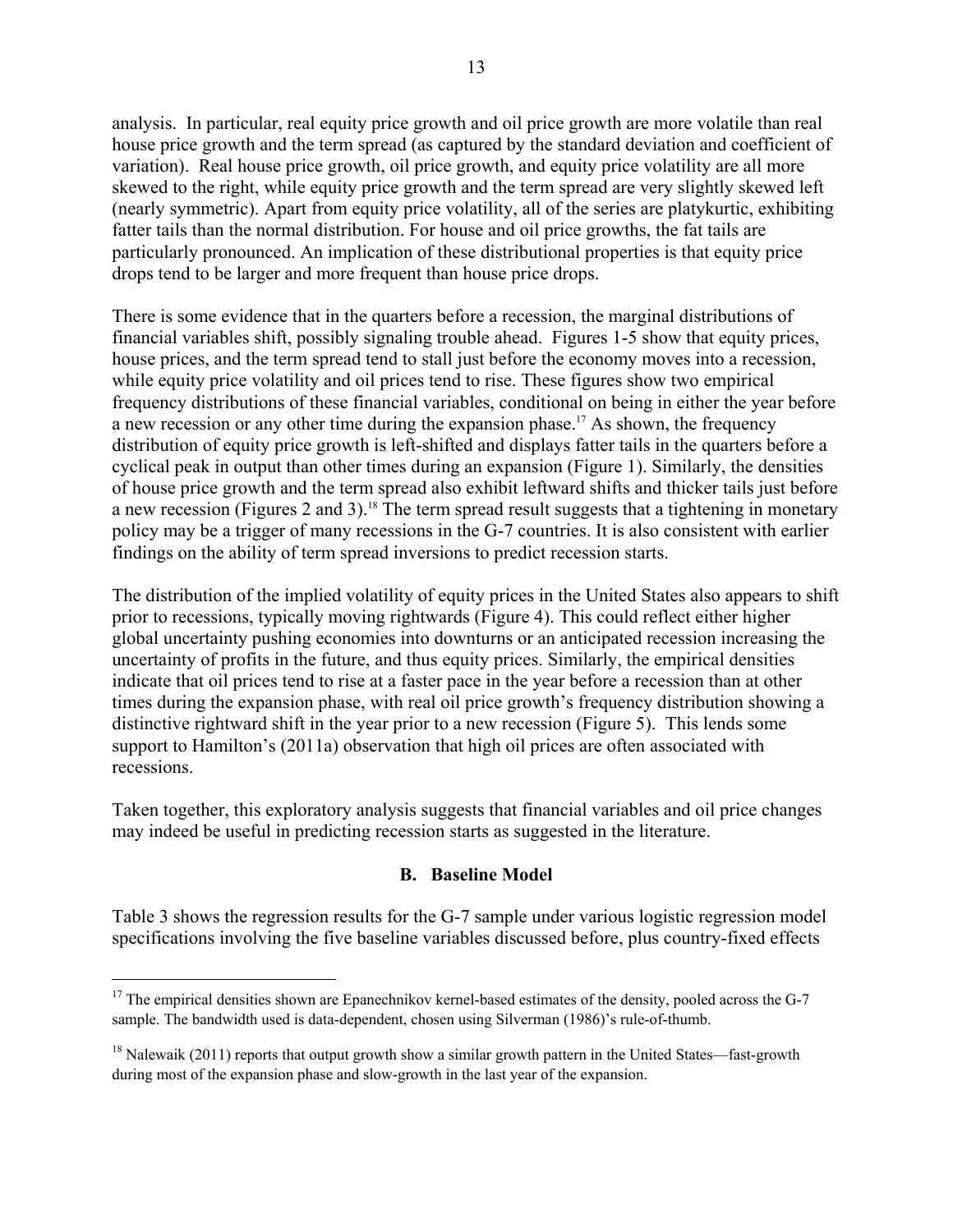and quarterly dummies (to account for any residual seasonality). Columns (1)-(5) show the logit regression coefficients for models based on each of these variables, taken one one-at-a-time. As can be seen, on its own, real equity price growth is highly significant and has the expected sign (negative—so equity price increases reduce the chances of a recession), with an AUC statistic of 0.79, which is significantly above the AUC of a coin toss  $(0.5)$ .<sup>19</sup> The point estimate indicates that a one percentage point drop in equity prices increase the odds ratio for a new recession by about 12 percent. $20$ 

House price growth also appears to help protect against recessions (column 2), albeit not statistically significantly. The term spread (column 3) has the expected negative and significant coefficient, indicating that spread inversions raise the estimated chance of a new recession, as reported in previous work. The AUC statistics for both models are significantly above 0.5, but below that of the equity price growth model (significantly below in the case of house price growth).

Log implied S&P volatility shows a large positive and significant relationship to the onset of recessions (column 4). By contrast, real oil price growth exhibits only a small, insignificant positive relationship with recession starts (column 5). In terms of predictive fit, the model with implied S&P volatility has the second highest AUC among the univariate models (only the equity price growth model is higher), while the model with real oil price growth has the lowest.

When real equity and house price growth are jointly included (column 6), the coefficients remain roughly the same size, sign and significance as they are in the single explanatory variable models. However, when the term spread is also included (column 7), real house price growth becomes highly statistically significant. Moreover, its coefficient becomes larger in size. There appears to be additional conditioning information in the term spread that makes the estimate of the coefficient on house prices more precise. The coefficient on the term spread remains similar to the model where it enters alone.

Introducing log implied S&P volatility does not markedly change the coefficients on equity prices, house prices, and the term spread (column 8). However, the coefficient on implied S&P volatility is smaller than that observed in a model where it enters alone as an explanatory variable; the coefficient falls by about 60 percent. However, it remains statistically significant, albeit at the 10 percent level. Our final baseline model, which includes real oil price growth, is shown in column 9. The estimated coefficients and AUC statistic are very similar to those for the model shown in column 8, indicating that the inclusion of oil price growth adds basically no additional information.

The average marginal effects of changes in the different covariates on the predicted probability of a new recession are reported in the last column of the table. For instance, a 1 percentage point

<sup>&</sup>lt;sup>19</sup> Some may wonder whether 0.79 is a high AUC statistic. This value exceeds all the AUC values reported by Jordà, Schularick, and Taylor (2011) in their analysis of financial crisis prediction.

<sup>&</sup>lt;sup>20</sup> Recall that the odds ratio is defined to be  $P/(1 - P)$ , where P is the probability of a new recession. In the logistic regression case, the logarithm of the odds ratio is conveniently linear in the estimated coefficients.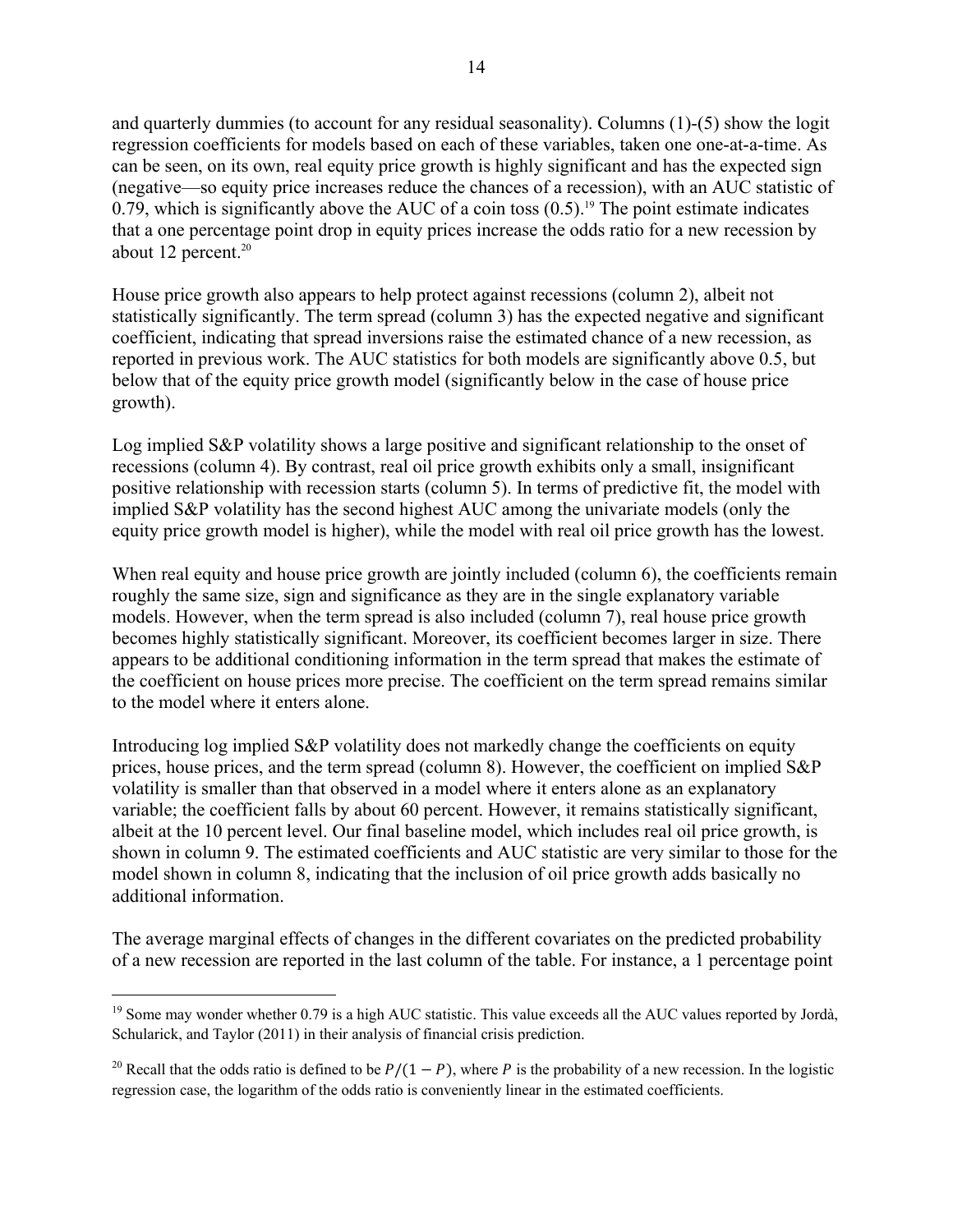drop in equity or house price growth raises the probability of a new recession by about 0.4 percentage points, while a similarly sized drop in the term spread raises the probability by about 1.2 percentage points. Of course, these are only average marginal effects. Since the model is nonlinear, the actual impact on the predicted probability of a change in an explanatory variable depends upon the levels of all of the explanatory variables.

Figures 6 to 7 graphically illustrate how the predicted probability of a new recession changes with the levels of real equity price growth and real house price growth, for different levels of contributions of the other covariates. These predicted probabilities are overlaid on a histogram showing the distribution of each explanatory variable in the sample. For both real equity price and real house price growths, positive growth only affects the predicted probability at very low levels, implying tiny changes in the absolute level of the predicted probability. By contrast, negative growth is associated with much higher levels of predicted probability. Furthermore, when growth is negative, growth changes can lead to large swings in the predicted probability of a new recession, as evinced by the steeper slope of the curve. Interestingly, the predicted probabilities associated with real equity price and real house price growths are similar in shape and magnitude. However, the variability of real house price growth is much less than that for real equity price growth, as seen by the background histograms in the figures. In practice then, it is real equity price drops that convey the stronger signal that a new recession may be imminent, since large drops are rarely seen in real house prices.

According to the AUC statistic, the baseline model beats any of the single explanatory variable models. In fact, a 90% confidence interval for the AUC statistic of the baseline specification excludes the AUC statistics calculated for the single variable models apart from the models with equity price growth, giving some reassurance that this performance is not a fluke. Interestingly, the AUC statistics from the models which include real equity price growth lie within the 90% confidence interval for the baseline model.

The overall performance of the baseline model (Table 3, column 9) is also illustrated in Figures 8 and 9. As seen in Figure 8, the ROC curve for the baseline is pulled towards the upper left corner, away from the 45 degree line, indicating that the model performs comparatively well insample. Similarly, Figure 9 shows that the distribution of in-sample predicted probabilities conditional on a new recession is heavily skewed towards higher probabilities, while the distribution conditional on a continuation of the expansion is peaked near zero. This indicates that the model does a comparatively good job within sample of separating the quarters prior to new recessions from quarters of continuing expansion.

In summary, the analysis in this section finds that equity and house price drops raise the risk of a new recession. This suggests that periods when these asset prices are both falling should be carefully monitored. In addition, because of the rare nature of recessions, there is evidence of asymmetry in the effects of these financial variables, where drops in equity and house prices have much larger effects on the likelihood of recession (raising it) than do favorable rises in price growth.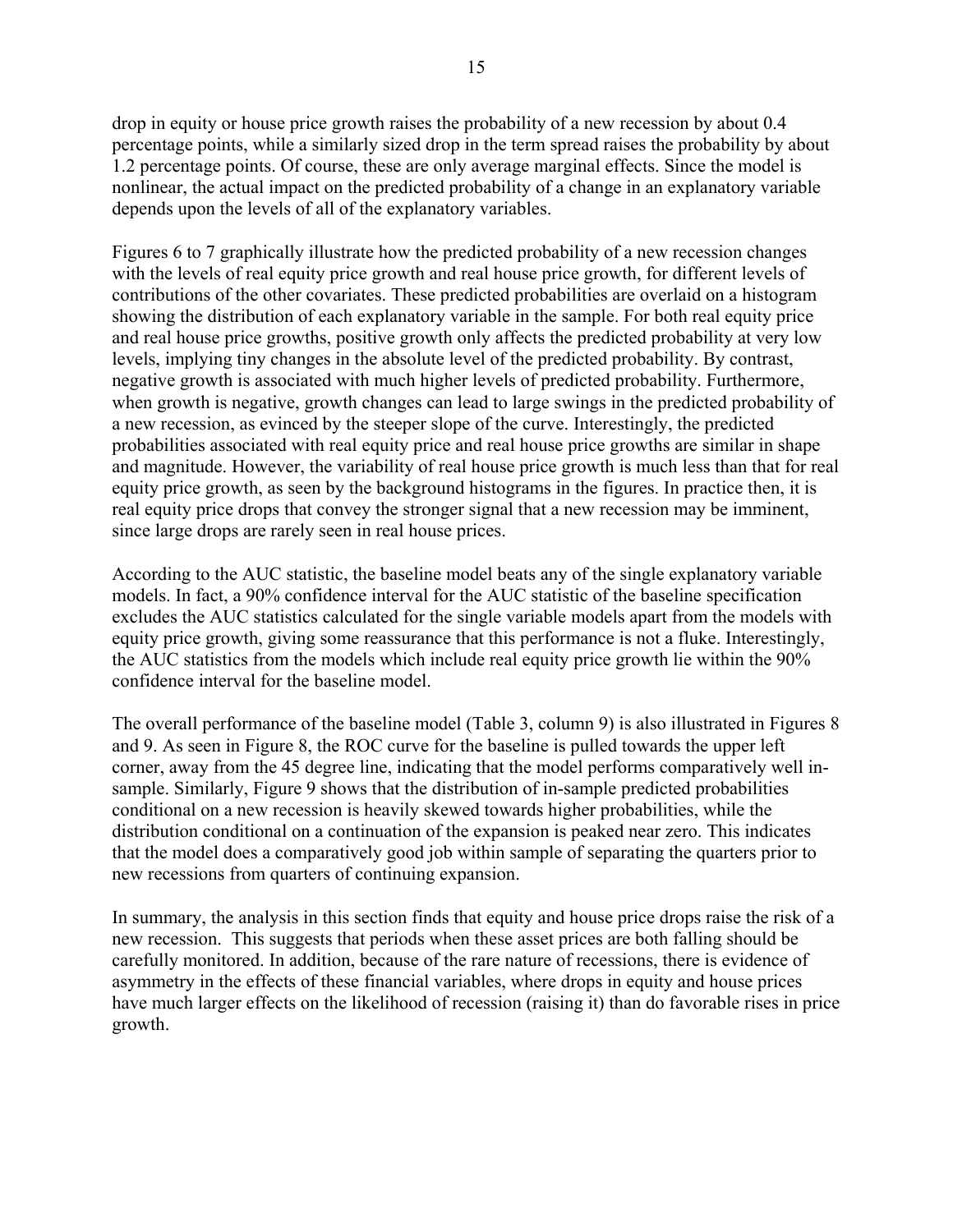## **C. Robustness**

To examine the robustness of our findings on the baseline model's in-sample predictive ability, we have undertaken a host of checks, including the use of alternative estimation methods, the addition of other covariates, and the extension to a distributed lag specification.

# **1. Estimation Method**

As discussed earlier, we consider four alternative estimation methods to address the possibility of bias in the estimation: (1) Firth's (1993) bias-corrected maximum likelihood; (2) swapping the complementary log-log transformation for the logistic in the likelihood to account for the skewness in the distribution of events; (3) the small sample and rare event prior corrections for maximum likelihood developed by King and Zeng (2001); and (4) conditional fixed effects maximum likelihood.

As can be seen from Table 4, none of these methods substantially change the estimated coefficients for asset prices and uncertainty from the baseline logit estimates. All of the methods tend to slightly reduce the estimated coefficients across the board, but the overall pattern and signs are unchanged. Log implied equity price volatility, however, is no longer significant when applying Firth's bias correction. The estimates from the conditional fixed effects estimator are also quite similar to the baseline, suggesting that there is no substantive incidental parameters problem in the panel. In terms of their forecasting ability, there is some minor variation in the estimated AUC statistics across methods, with the conditional fixed effects' AUC being slightly lower (although not statistically significantly different).

In summary, the overall message is that the baseline logit results are robust to alternative estimation methods, particularly with regards to the links between asset prices and the beginning of a new recession, three of which are explicitly designed to address possible estimation issues associated with rare events.

# **2. Additional Explanatory Variables**

We also examined how the results change as additional asset-price related variables are included in the baseline model (one-at-a-time). Table 5 shows the results of this exercise for each of the additional variables. The estimated coefficients in the baseline model are very robust to the inclusion of these extra variables, some of which were thought could signal an increased likelihood of a new recession. For instance, the 10-year government bond rate, real GDP growth over the previous quarter, and the rate of nominal exchange rate depreciation versus the U.S. dollar have no significant effects on the probability of a new recession, or on the forecasting ability of the baseline model.

There is some evidence that there are cross-country financial market spillovers affecting a country's chance of a new recession. GDP-weighted real equity price growth in other G-7 economies has a negative and significant effect on the probability of a new recession. The inclusion of this variable reduces the estimated impact of domestic real equity price growth, although it remains statistically significant.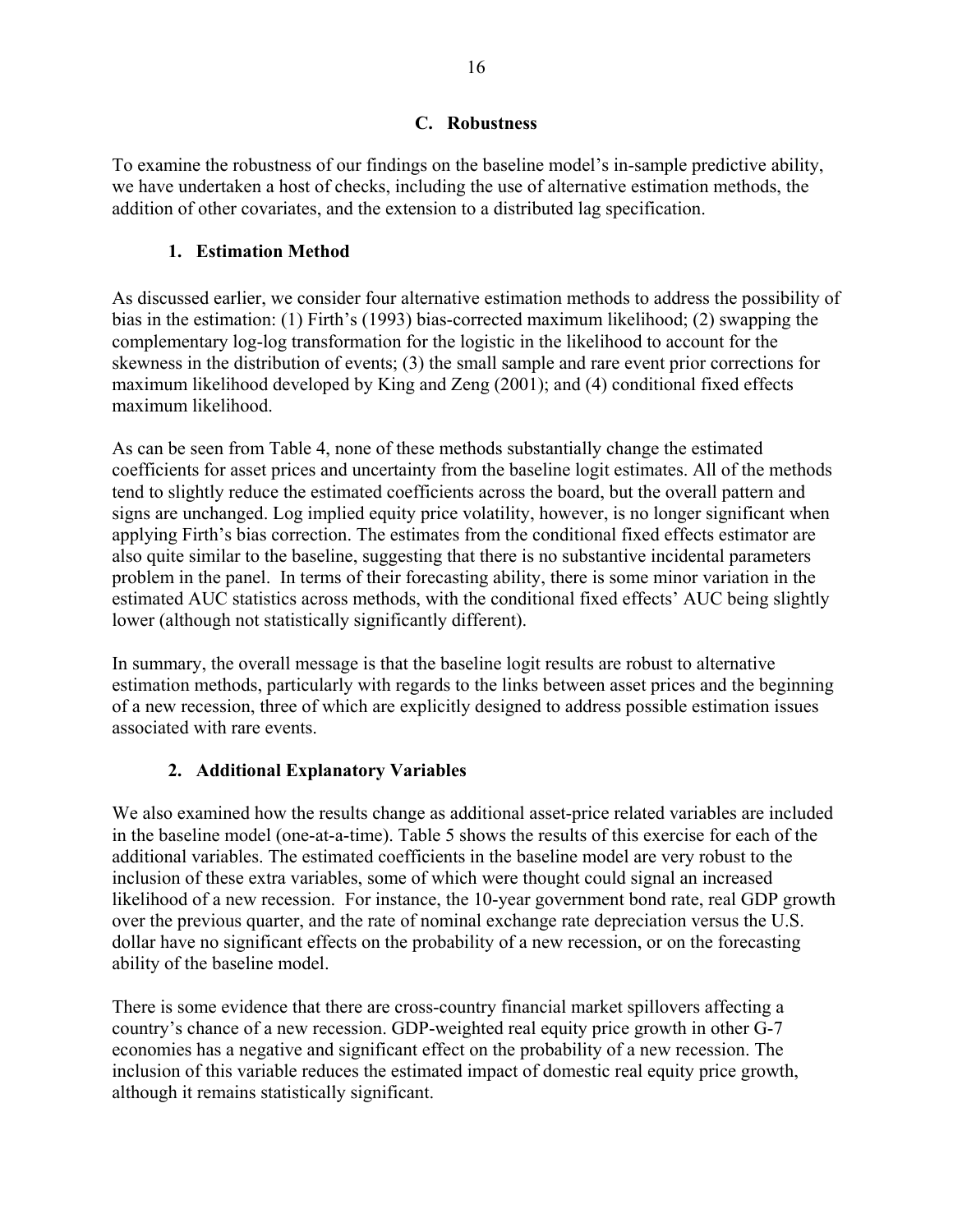Introducing the period daily standard deviation of daily real equity price growth does not change the point estimates much, but it does make implied S&P volatility insignificant. This is not too surprising, since the two variables are highly related. The standard deviation itself is insignificant. Similarly, adding the quarterly change in the period standard deviation leaves the point estimates essentially unchanged.

The inclusion of very large real equity price drops as an additional regressor also does not change the main baseline results. Inspired by Hamilton (2003)'s work on oil price changes, we constructed the largest net fall in real equity price to be the largest difference between the real equity price in period *t* and its highest level over the previous 180 days (or zero should this be positive). This is meant to explore different non-linearities associated with large drops in asset prices. The net fall in equity prices has a positive but insignificant effect in the associated probability of a new recession. Moreover, the predictive performance of the model does not improve, as the AUC remains unchanged.

As a last check, we allowed for positive and negative equity price growth to have different impacts on the likelihood of a new recession. As seen in the last column of Table 5, it is negative real equity price growth that has the stronger impact. Moreover, it is statistically significant, while that on positive equity price growth is not. However, a test of the equality of the magnitudes of the coefficients fails to reject, indicating that our baseline model, which treats positive and negative equity price growth symmetrically in the logit, is appropriate.

## **3. Distributed Lags**

Finally, we considered how the baseline results change when distributed lags in the different covariates are included. In addition to the contemporaneous values, we include up to 3 lags per covariate to keep the lag structure reasonable. Initially, we include the lags in the single variable models and end by adding them to the baseline model.

Table 6 shows the results of these exercises. Column 1 shows that equity price growth maintains its size and statistical significance relative to the values observed in the baseline regression. Similar to Table 3, when real house price growth is considered on its own, none of the terms are statistically significant, although there is negative contemporaneous point estimate (column 2). The negative effect of the term spread changes in its timing, with the first lag being more important than the contemporaneous term, both in magnitude and statistical significance (column 3). In fact, although statistically insignificant, the coefficient on the contemporaneous term becomes perplexingly positive, indicating that contemporaneous yield curve inversions actually indicate a lower chance of a recession start, at least in the next quarter. However, the sum of the coefficients on the contemporaneous and first lag terms for the term spread is about the same size and sign as that of the single coefficient on the term spread in the baseline model.

Log implied S&P volatility shows an even larger and significant contemporaneous impact on the probability of a new recession (column 4). The lag terms have negative signs, indicating that making it past a period of high volatility without tipping into recession reduces the likelihood that a recession starts. However, these coefficients are statistically insignificant.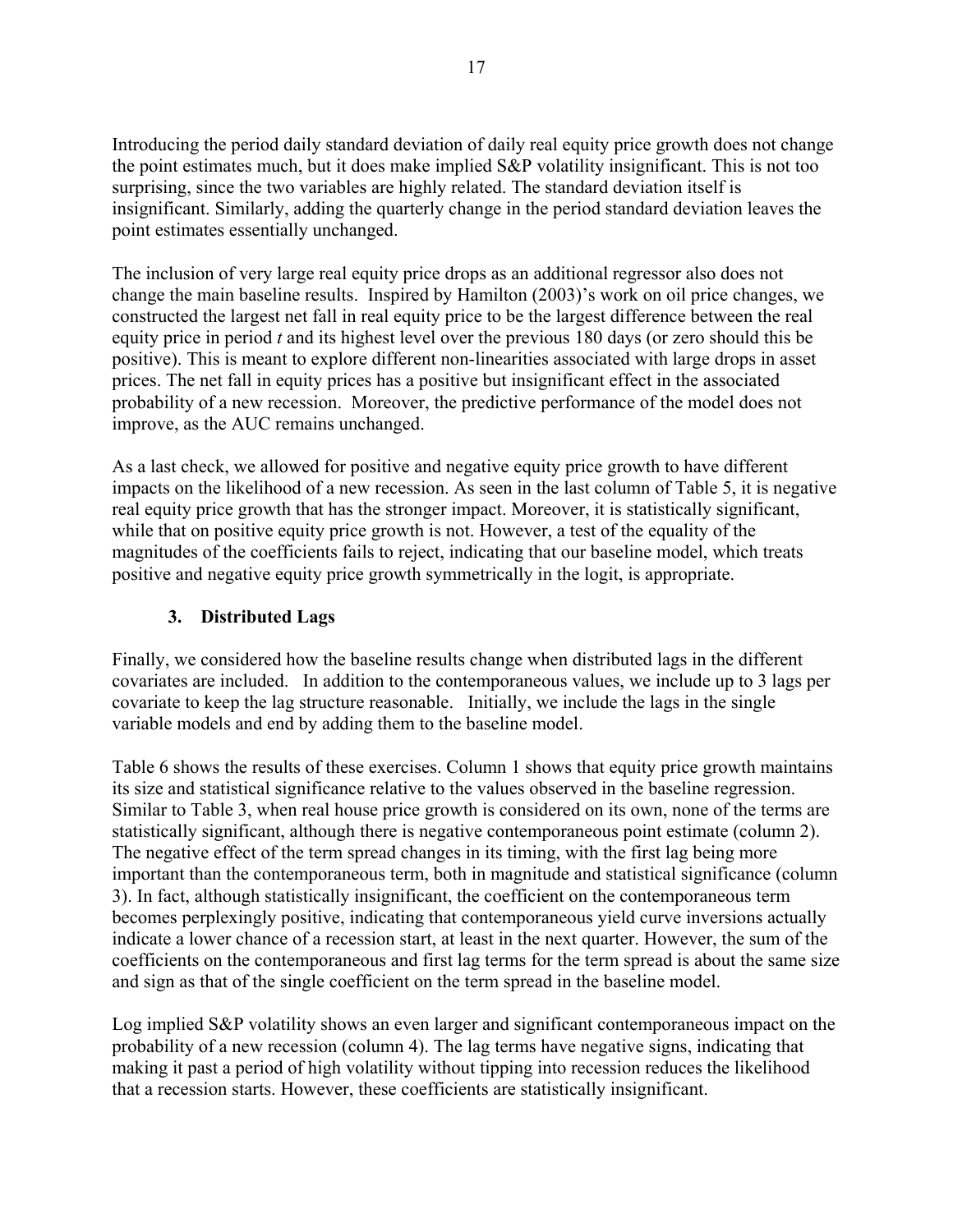Unlike the baseline model, real oil price growth does start to show some significant impact in the distributed lag specification (column 5). In particular, its first and second lags show positive and statistically significant effects on the probability of a new recession. Thus, increases in oil prices in the recent past increase the risk of a new recession with a short lag.

If all the baseline variables and their lags are included simultaneously (column 6), the overall picture remains broadly in line with those of the baseline regression from the last column of Table 3. The coefficient on equity price growth is negative, significant, and of similar, but slightly smaller, magnitude to the one obtained in the baseline regression. The first lag of equity price growth is also negative and significant (at the 10 percent level), but with a smaller coefficient than the contemporaneous term. The coefficient on real house price growth is significant and slightly larger than in the baseline regression suggesting a stronger effect of house price changes on the probability of a new recession. The adverse impact of a negative term spread appears to bite only with a lag, similar to column 3 where it was introduced on its own.

In summary, the inclusion of distributed lags of the covariates of the baseline model does not substantially alter our main findings related to asset prices reported earlier. These exercises, however, do highlight some fragility of the results associated with house prices and the term spread. Moreover, real oil price growth only weighs on the economy with a lag.

#### **V. OUT-OF-SAMPLE MODEL EVALUATION**

How does the baseline model perform on an out-of-sample basis? To address this question, we consider the performance of the model over an expanding window starting in 2005:Q4 and ending in 2011:Q4. This period covers the run-up to the Great Recession and the recovery from this recession. It is interesting to note that some of the G-7 economies have experienced 2 recessions in this period.

At each quarter, we make a one-step ahead recession prediction from the model. The out-ofsample receiver operating characteristic curve performs well over the period since 2006:Q1, with an AUC of 0.71. Zooming in to the start of the Great Recession by country (Figure 10), we can see how the predictions vary across countries. The baseline model does well at calling the recession start in France, Germany, Italy, Japan, the United Kingdom, and the United States, with the prediction exceeding the optimal Youden classification threshold. It performs poorly for Canada. Moreover, the United States classification of 2007:Q4 as the start of a new recession is a close call, with the predicted probability just above the optimal threshold.

#### **VI. CONCLUSION**

In this paper, we examined the usefulness of asset prices—equity prices and house prices—in predicting new recessions in the G-7 countries over the past forty years. Our focus on the starts of recessions differs from much of the literature, which has tended to pool recession starts and periods of ongoing recession. The analysis suggests that asset price drops are significantly associated with the start of a recession in these countries. In particular, the marginal effect of an equity/price drop on the likelihood of a new recession can be substantial. As large equity price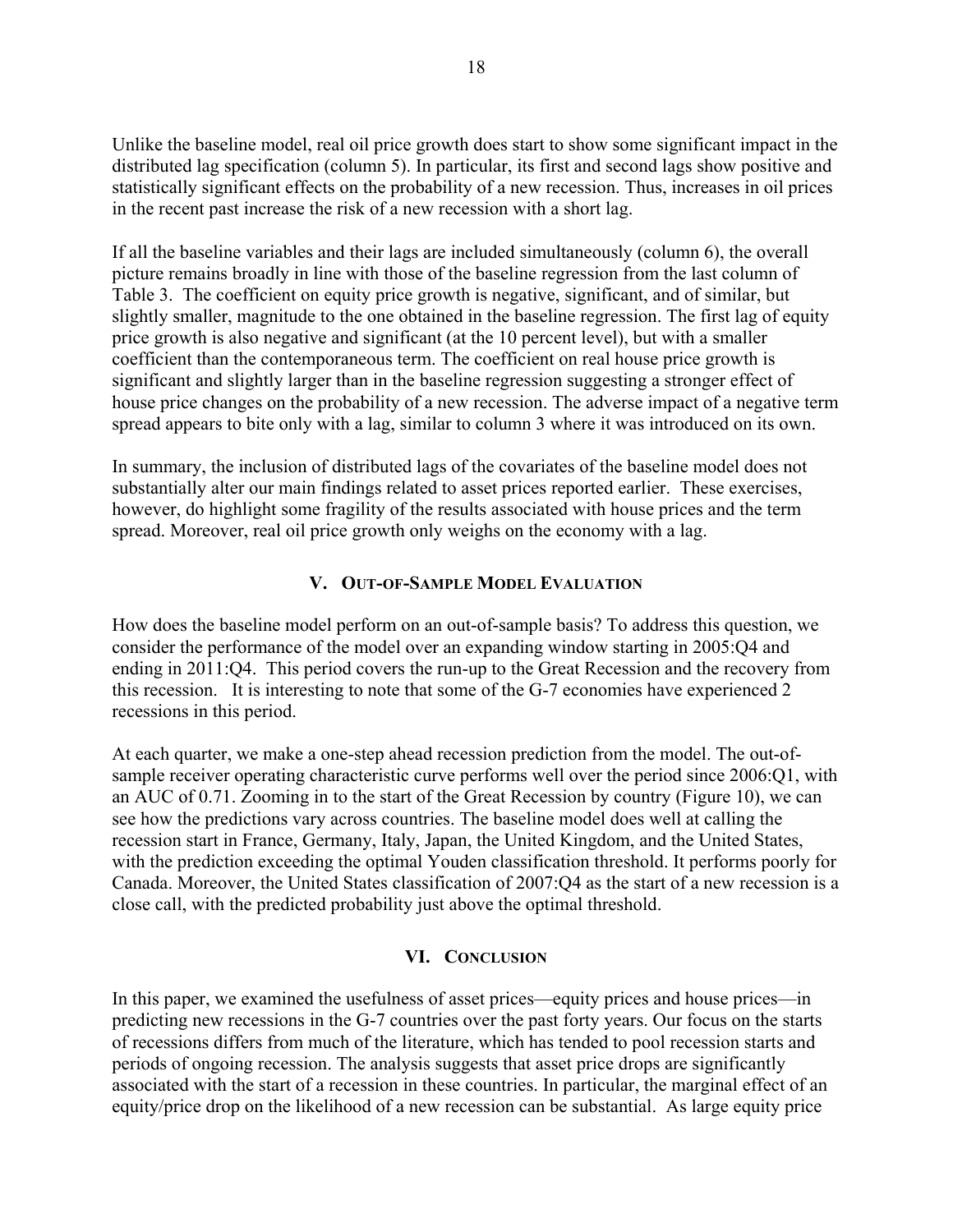drops are observed with higher frequency than large house price drops, this reinforces the view that equity prices are particularly useful predictors of recessions.

These findings hold even when the term spread, which has been reported to be one of the best predictors of recessions in the advanced economies, market uncertainty, and real oil price growth are included as explanatory variables. While confirming the usefulness of the term spread, there is new evidence that market uncertainty can also help predict recessions. In contrast, oil price movements do not seem to be useful predictors of economic contractions. Moreover, there is evidence that changes in equity price have better in-sample forecasting performance than many of the other commonly featured recession predictors, including the term spread.

We find no evidence of significant bias resulting from the fact that new recessions are rare events. An important concern in studies of rare events is downward bias, which could be severe in small samples. To address this concern we examined the sensitivity of our findings to a number of bias-reducing estimation methods finding no evidence of significant problems.

Going forward, we would like to extend our analysis to all the advanced economies. This is not just an intellectual exercise but, more importantly, the development of such a framework may help policymakers to straight-forwardly assess the risks of a new recession both in their own countries as well as in their financing and trading partners. In addition, we would like to study further the role of market uncertainty in predicting recessions in the advanced economies by exploring different measures of uncertainty and by examining the extent to which market uncertainty and asset price drops are interlinked.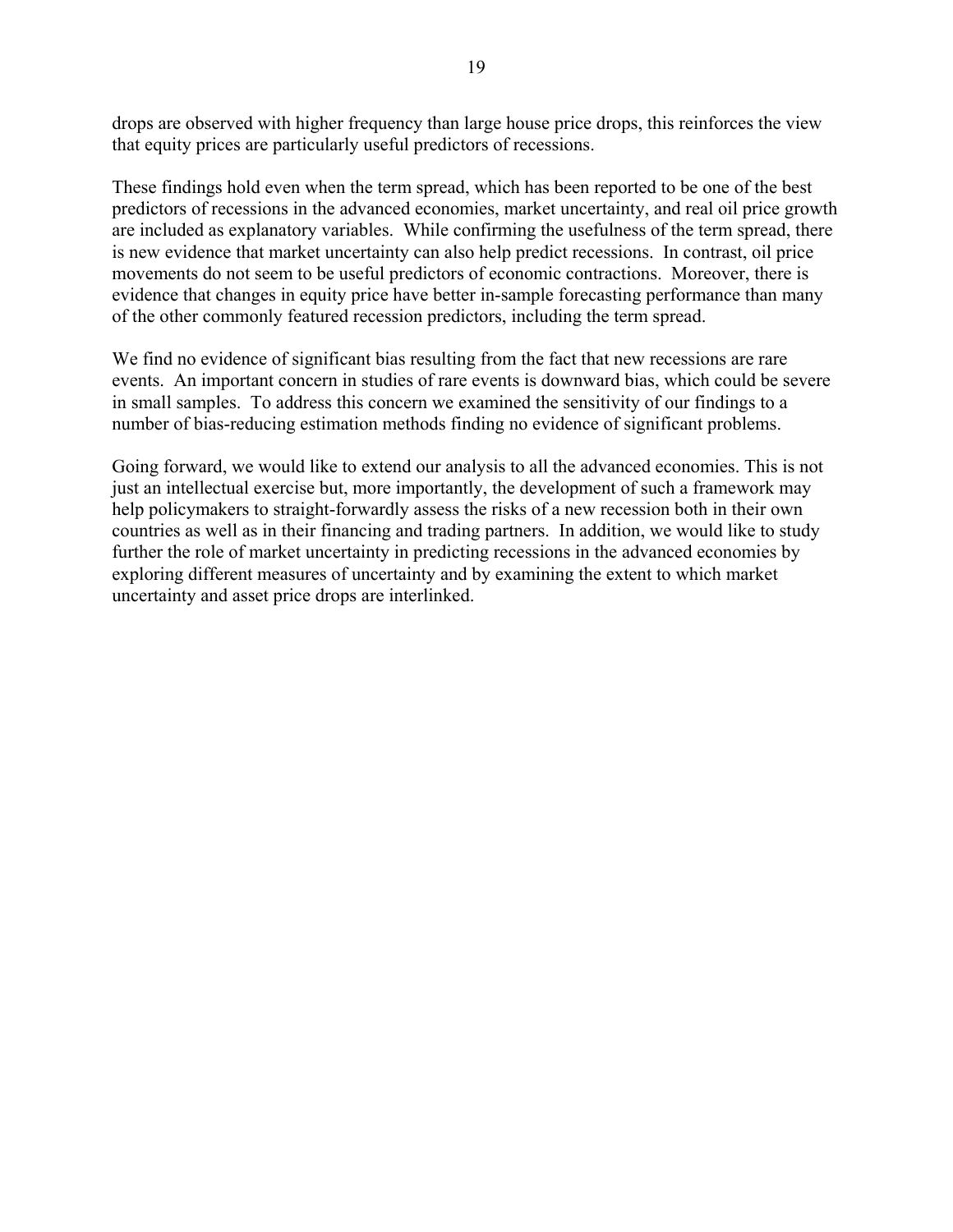#### **REFERENCES**

- Adrian, Tobias, Emanuel Moench, and Hyun Song Shin, 2010, "Financial Intermediation, Asset Prices, and Macroeconomics Dynamics," *Federal Reserve Bank of New York Staff Report* No. 422.
- Barro, Robert and Jose F. Ursua, 2009, "Stock Market Crashes and Depressions," NBER Working Paper No. 14760 (Cambridge, Massachusetts: National Bureau of Economic Research).
- Berge, Travis J. and Òscar Jordà, 2011, "Evaluating the Classification of Economic Activity into Recessions and Expansions," *American Economic Journal: Macroeconomics*, Vol. 3, No. 2, April, pp. 246–277.
- Bernanke, Ben, 1983, "Irreversibility, Uncertainty, and Cyclical Investment," *Quarterly Journal of Economics*, Vol. 98, No. 1, pp. 85–106.
- Bernanke, Ben S., Mark Gertler, and Simon Gilchrist, 1999, "The Financial Accelerator in a Quantitative Business Cycle Framework," in *Handbook of Macroeconomics*, Vol. 1, ed. by John. B. Taylor and Michael Woodford (Amsterdam: Elsevier), pp. 1341–93.
- Bloom, Nicholas, 2009, "The Impact of Uncertainty Shocks," *Econometrica*, Vol. 77, No.3, pp. 623–685.
- Bloom, Nicholas, Ayhan Kose, and Marco E. Terrones, 2013, "Held Back by Uncertainty," *Finance and Development*, Vol.50, No.1, pp. 38–41.
- Bry, Gerhard and Charlotte Boschan, 1971, *Cyclical Analysis of Time Series: Selected Procedures and Computer Programs*, NBER Technical Paper, No. 20 (New York: Columbia University Press).
- Campbell, John, Martin Lettau, Burton Malkiel, and Yexiao Xu, 2001, "Have Individual Stocks Become more Volatile? An Empirical Exploration of Idiosyncratic Risk," *Journal of Finance*, Vol. LVI, No. 1, pp. 1–43.
- Carroll, Christopher, Misuzu Otsuka and Jirka Slacalek, 2011, "How Large Are Housing and Financial Wealth Effects? A New Approach," *Journal of Money, Credit and Banking*, Vol. 43, No. 1, pp. 55–79.
- Case, Karl E., John M. Quigley, and Robert J. Shiller, 2013, "Wealth Effect Revisited: 1975– 2012," NBER Working Paper No. 18667 (Cambridge, Massachusetts: National Bureau of Economic Research).
- Chen, Guo and Hiroki Tsurumi, 2010, "Probit and Logit Model Selection," *Communications in Statistics—Theory and Methods*, Vol. 40, pp. 159–171.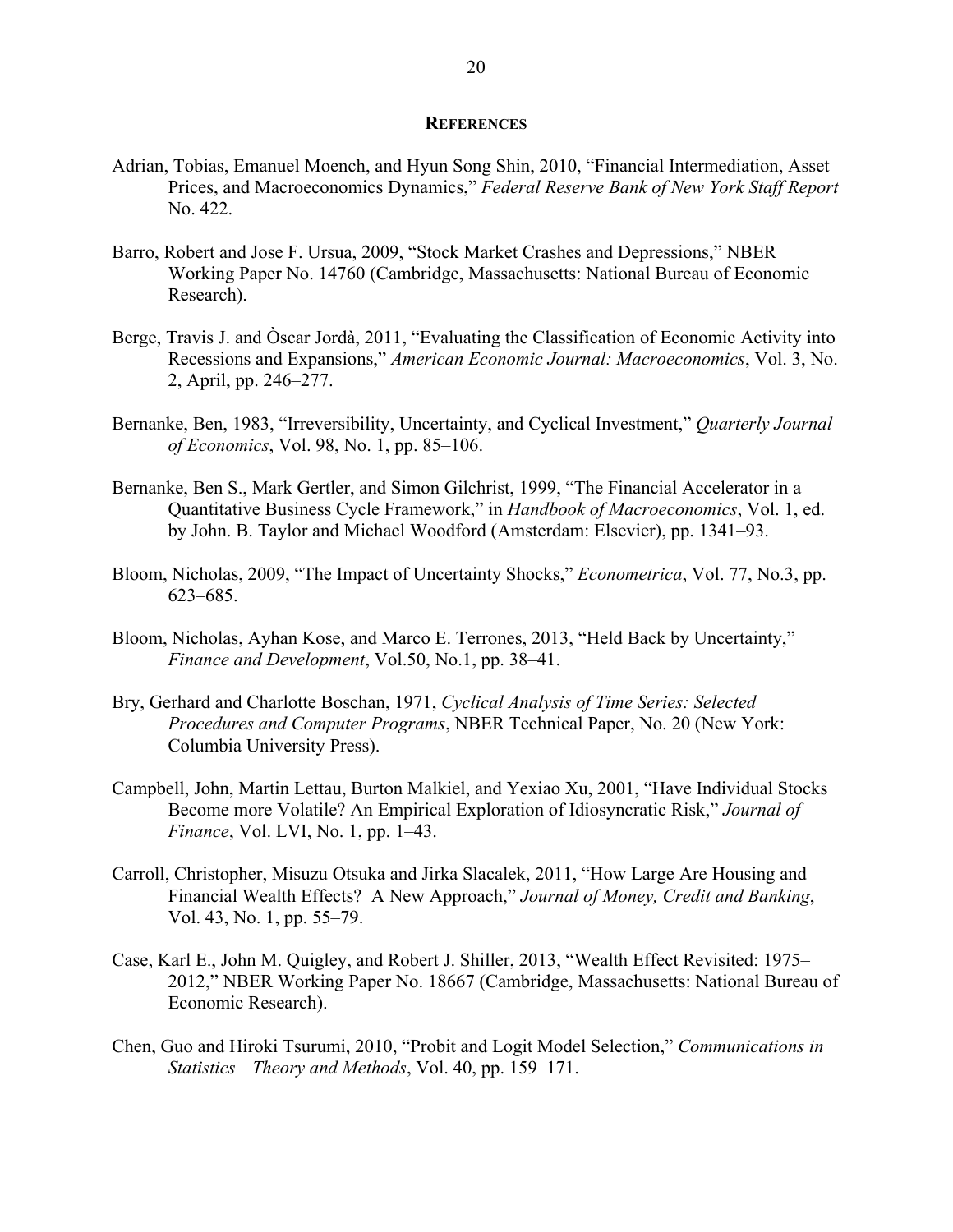- Christiansen, Charlotte, 2013, "Predicting Severe Simultaneous Recessions Using Yield Spreads as Leading Indicators," *Journal of International Money and Finance,* Vol. 32, February, pp. 1032–1043.
- Claessens, Stijn, Ayhan Kose, and Marco E. Terrones, 2012, "How Do Business and Financial Cycles Interact?" *Journal of International Economics*, Vol. 87, pp. 178–190.
- Dixit, Avinash K. and Robert S. Pindyck, 1994, *Investment Under Uncertainty* (Princeton, New Jersey: Princeton University Press).
- Duarte, Agustin, Ioannis Venetis, and Ivan Paya, 2005, "Predicting Real Growth and the Probability of Recession in the Euro Area using the Yield Spread," *International Journal of Forecasting*, Vol. 21, pp. 261–277.
- Engemann, Kristie, Kevin L. Kliesen and Michael T. Owyang, 2011, "Do Oil Shocks Drive Business Cycles? Some U.S. and International Evidence," Federal Reserve Bank of St. Louis Working Paper 2010-007D.
- Estrella, Arturo and Frederic S. Mishkin, 1998, "Predicting U.S. Recessions: Financial Variables as Leading Indicators," *Review of Economics and Statistics*, pp. 45–61.
- Firth, David, 1993, "Bias Reduction of Maximum Likelihood Estimates," *Biometrika*, Vol. 80, No. 1, March, pp. 27–38.
- Geanakoplos, John, 2010, "The Leverage Cycle," in *NBER Macroeconomics Annual 2009*, Vol. 24, (Chicago: University of Chicago Press), pp. 1–65.
- Hamilton, James D., 2003, "What is an Oil Shock?" *Journal of Econometrics*, Vol. 113, No. 2, April, pp. 363–398.
- ———, 2011a, "Calling Recessions in Real Time," *International Journal of Forecasting*, Vol. 27, pp. 1006–1026.
- ———, 2011b, "Historical Oil Shocks," in *Handbook of Major Events in Economic History,* ed. by Randall E. Parker, Robert M. Whaples (New York: Routledge).
- Harding, Don, and Adrian Pagan, 2002, "Dissecting the Cycle: A Methodological Investigation," *Journal of Monetary Economics*, Vol. 49, pp. 365–381.
- Jeffreys, Harold, 1946, "An Invariant Form for the Prior Probability in Estimation Problems," *Proceedings of the Royal Society A*, Vol. 186, No. 1007, pp. 435–461.
- Jordà, Òscar, Moritz Schularick, and Alan M. Taylor, 2011, "Financial Crises, Credit Booms, and External Imbalances: 140 Years of Lessons," *IMF Economic Review*, Vol. 59, No. 2, June, pp. 340–378.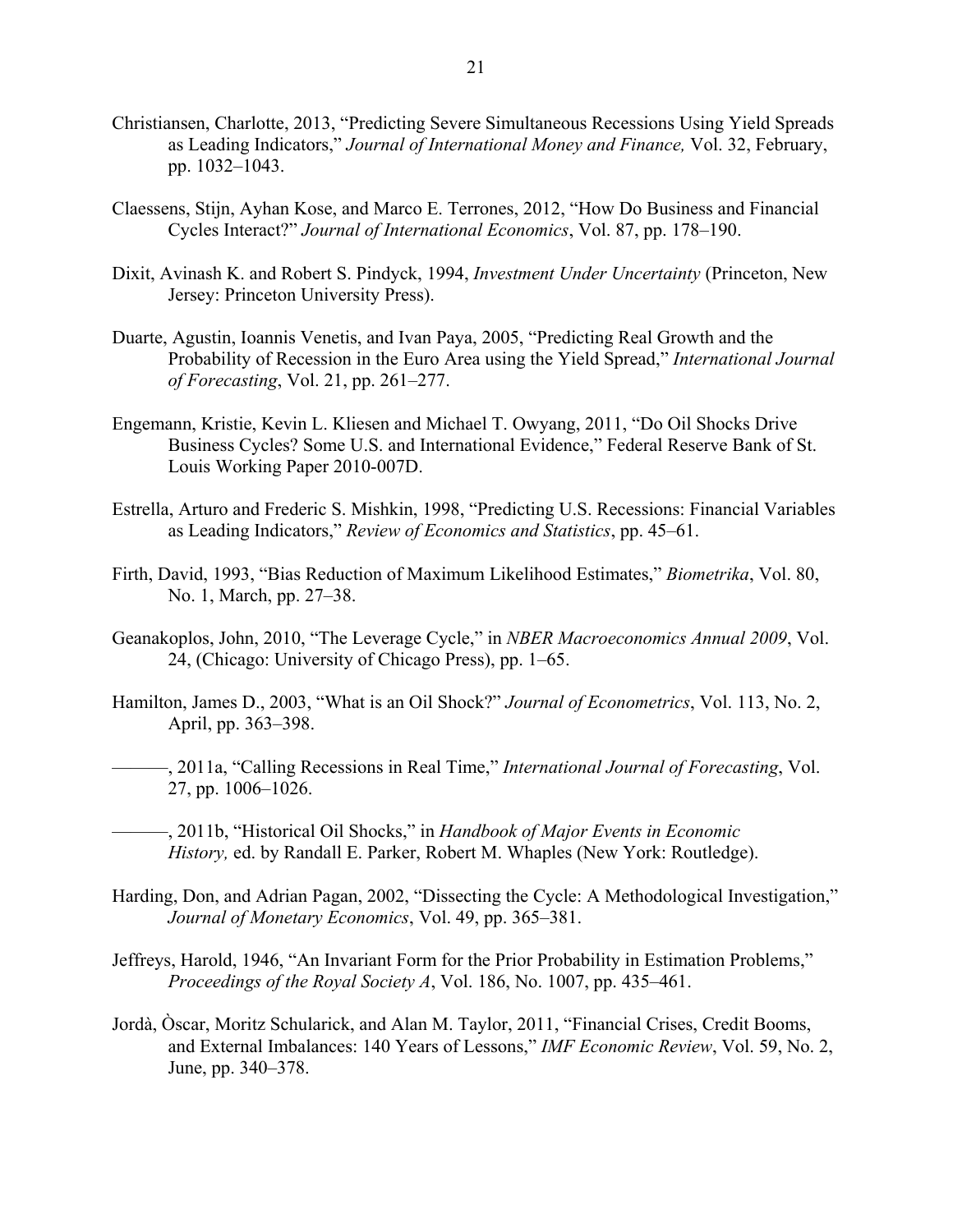- Katz, Ethan, 2001, "Bias in Conditional and Unconditional Fixed Effects Logit Estimation," *Political Analysis*, Vol. 9, No. 4, pp. 379–384.
- King, Gary and Langche Zeng, 2001, "Logistic Regression in Rare Events Data*," Political Analysis*, pp. 137–163.
- Kiyotaki, Nobuhiro and John Moore, 1997, "Credit Cycles," *Journal of Political Economy*, Vol. 105, No. 2, pp. 211–48.
- Nalewaik, Jeremy, 2011, "Forecasting Recession Using Stall Speeds," Finance and Economics Discussion Series, Working Paper No. 2011–24 (Washington: Federal Reserve Board).
- Perkins, Neil J. and Enrique F. Schisterman, 2006, "The Inconsistency of 'Optimal' Cutpoints Obtained Using Two Criteria Based on the Receiver Operating Characteristic Curve," *American Journal of Epidemiology*, Vol. 163, No. 7, pp. 670–675.
- Samuelson, Paul, 1966, "Science and Stocks," *Newsweek*, September 19, p. 92.
- Schularick, Moritz and Alan M. Taylor, 2012, "Credit Booms Gone Bust: Monetary Policy, Leverage Cycles and Financial Crises, 1870–2008," *American Economic Review*, Vol. 102, No. 2, pp. 1029–61.
- Silverman, Bernard W., *Density Estimation for Statistics and Data Analysis,* Monographs on Statistics and Applied Probability 26 (New York: Chapman and Hall/CRC).
- Stock, James H. and Mark W. Watson, 2003, "Forecasting Output and Inflation: The Role of Asset Prices," *Journal of Economic Literature*, Vol. XLI, pp. 788–829.
- Von Peter, Goetz, 2009, "Asset Prices and Banking Distress: A Macroeconomic Approach," *Journal of Financial Stability*, Vol. 5, No. 3.
- Youden, W. J., 1950, "Index for Rating Diagnostic Tests," *Cancer*, Vol. 3, No. 1, pp. 32–35.
- Zou, Kelly, James O'Malley, and Laura Mauri, 2007, "Receiver-Operating Characteristic Analysis for Evaluating Diagnostic Tests and Predictive Models," *Circulation*, pp. 654– 657.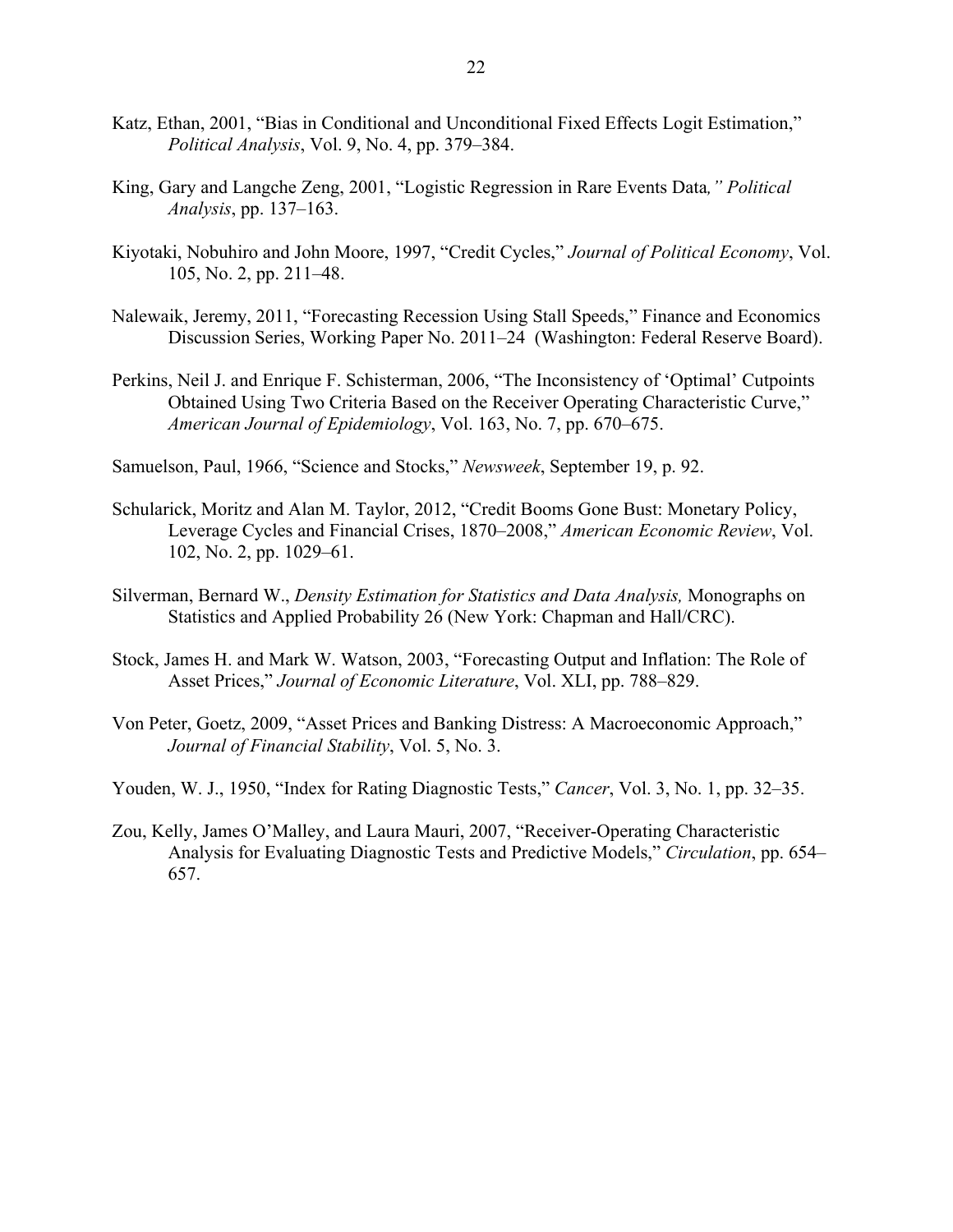| ں<br>پہ        |                            |
|----------------|----------------------------|
|                |                            |
| nr1<br>Τ       |                            |
| tistic<br>itat | ب 1 1 م<br>م<br>נו ע.<br>٠ |
| Amaru<br>N     | 970:01                     |
|                |                            |
|                |                            |

|                                                                                      |                   | Standard       | Coefficient of    |                  |                     |                  |                  |                     | Coefficient of Coefficient of |              |
|--------------------------------------------------------------------------------------|-------------------|----------------|-------------------|------------------|---------------------|------------------|------------------|---------------------|-------------------------------|--------------|
| Variable                                                                             | Mean              | Deviation      | Variation         | Median           | 1st Quartile        | 3rd Quartile     | Maximum          | Minimum             | Skewness                      | Kurtosis     |
| Real Equity Price Growth                                                             | 0.81              | 7.934          | 9.795             | 1.2              | $-3.279$            | 5.691            | 33.29            | $-29.63$            | $-0.38$                       | 4.617        |
| Real House Price Growth                                                              | 0.617             | 2.204          | 3.571             | 0.482            | $-0.531$            | 1.49             | 15.51            | 9.829               | 1.134                         | 10.58        |
| Term Spread                                                                          | 1.453             | 1.788          | 1.23              | 1.565            | 0.34                | 2.61             | 6.393            | $-7.09$             | $-0.44$                       | 4.2          |
| Log Implied/Realized S&P Volatility                                                  | 2.946             | 0.279          | 0.0947            | 2.924            | 2.747               | 3.132            | 3.784            | 2.36                | 0.293                         | 2.808        |
| Real Oil Price Growth                                                                | 1.852             | 15.5           | 8.368             | 0.503            | $-3.518$            | 7.454            | 134              | -49.47              | 3.074                         | 30.66        |
| 10 Year Government Bond Yield                                                        | 7.607             | 3.148          | 0.414             | 7.353            | 5.033               | 9.21             | 21.21            | 2.047               | 0.828                         | 3.688        |
| Real GDP Growth (seasonally<br>adjusted)                                             | 0.789             | 0.715          | 0.905             | 0.727            | 0.363               | 1.129            | 5.057            | $-3.518$            | 0.633                         | 7.505        |
| Rate of Exchange Rate Depreciation<br>versus USD                                     | $-0.215$          | 3.938          | $-18.31$          | $\circ$          | $-2.206$            | 1.728            | 18.76            | $-14.18$            | 0.202                         | 4.391        |
| GDP-Weighted Real Equity Price<br>Growth in other G-7                                | 0.808             | 8.263          | 10.22             | 0.777            | $-2.106$            | 3.884            | 35.75            | $-64.06$            | $-0.582$                      | 11.79        |
| GDP-Weighted Negative Real Equity                                                    | $-2.235$          | 5.177          | $-2.316$          | $\circ$          | $-2.106$            | $\circ$          | $\circ$          | $-64.06$            | $-4.914$                      | 42.13        |
| Standard Deviation of Daily Real<br>Price Growth in other G-7<br>Equity Price Growth | 0.814             | 0.386          | 0.475             | 0.712            | 0.55                | 0.965            | 3.22             | 0.255               | 1.779                         | 7.739        |
| Change in the Standard Deviation of<br>Daily Real Equity Price Growth                | 0.0136            | 0.371          | 27.38             | $-0.0141$        | $-0.169$            | 0.154            | 2.474            | $-2.017$            | 0.606                         | 9.724        |
| Largest Net Fall in Real Equity Price<br>over past 180 days (percent)                | $-0.863$          | 1.771          | $-2.052$          | $\circ$          | $-1.167$            | $\circ$          | $\circ$          | $-22.91$            | $-4.022$                      | 33.26        |
| Negative Real Equity Price Growth<br>Positive Real Equity Price Growth               | $-2.572$<br>3.382 | 4.854<br>4.688 | $-1.887$<br>1.386 | 1.2<br>$\bullet$ | $-3.279$<br>$\circ$ | 5.691<br>$\circ$ | 33.29<br>$\circ$ | $-29.63$<br>$\circ$ | $-2.593$<br>1.914             | 10.58<br>7.7 |
| Estimation Sample Size                                                               | 945               | 945            | 945               | 945              | 945                 | 945              | 945              | 945                 | 945                           | 945          |

real oil price, real house price, real GDP, or nominal exchange rate versus the USD is the quarterly average level of the indicated variable. The coefficient of variation is the ratio of the mean to the standard deviation. indicates a relatively longer-right tail. A coefficient of kurtosis greater than 3 indicates that the underlying distributions exhibits a greater degree of peakedness and has fatter tails than a mean to the standard deviation. A negative coefficient of skewness indicates that the underlying distribution of the variable has a relatively longer left-tail, while a positive coefficient normal distribution. Conversely, a coefficient less than 3 indicates that the underlying distribution exhibits less peakedness and more of a plateau with thinner tails than a normal distribution.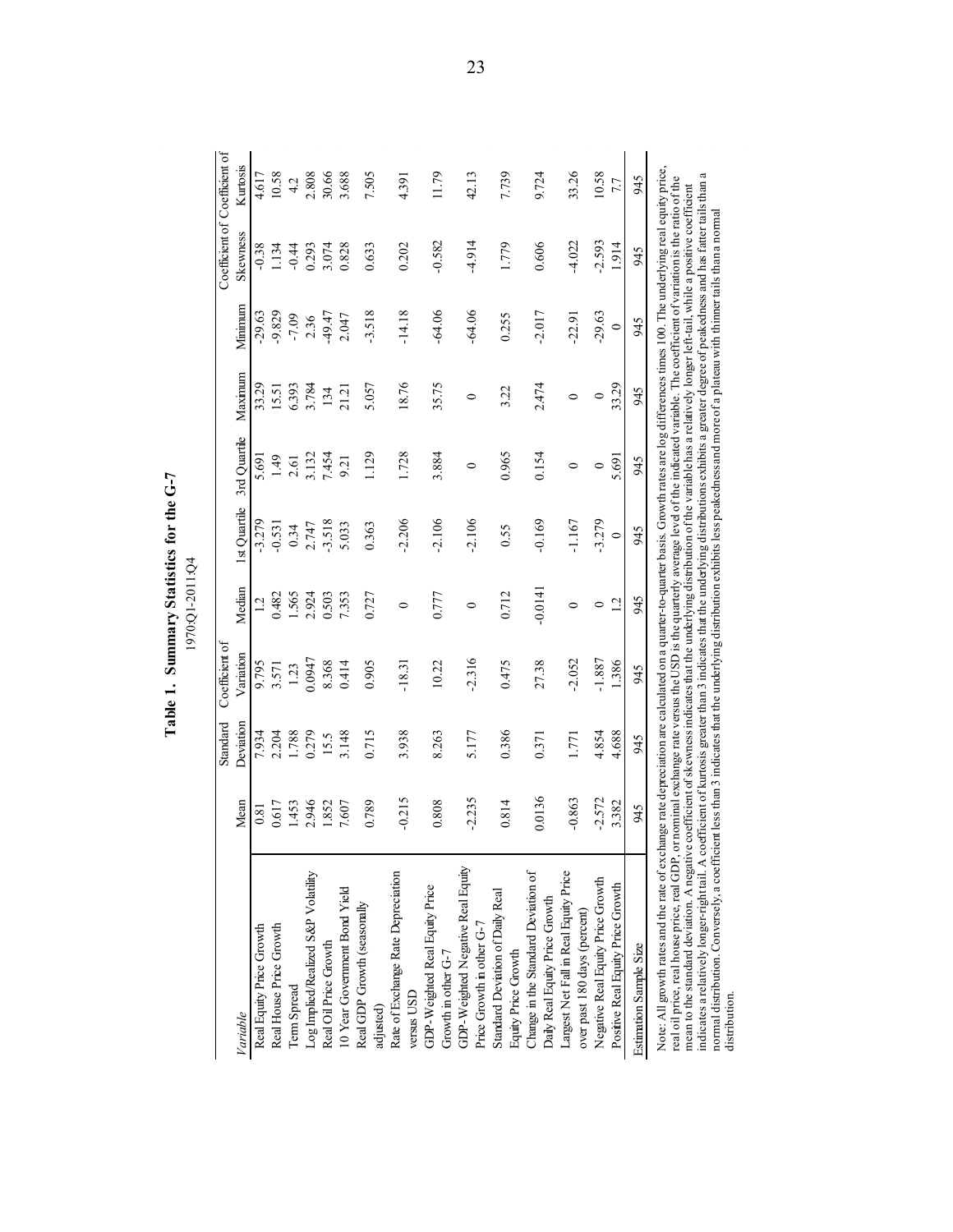**Table 2. Peaks and Troughs in the G-7** 1970:Q1-2011:Q4

| Country              | Trough             | Peak               |
|----------------------|--------------------|--------------------|
| <b>United States</b> | 1970:04            | 1973:Q4            |
|                      | 1975:01            | 1980:Q1            |
|                      | 1980:Q3            | 1981:Q3            |
|                      | 1982:Q3            | 1990:Q3            |
|                      | 1991:Q1            | 2000:Q4            |
|                      | 2001:Q3            | 2007:Q3            |
|                      | 2009:Q2            |                    |
| United Kingdom       |                    | 1973:Q2            |
|                      | 1974:O1            | 1974:03            |
|                      | 1975:Q3            | 1979:Q2            |
|                      | 1981:O1            | 1990:Q2            |
|                      | 1991:Q3            | 2008:Q1            |
|                      | 2009:Q3            |                    |
| France               |                    | 1974:Q3            |
|                      | 1975:Q1            | 1980:Q1            |
|                      | 1980:Q4            | 1992:Q1            |
|                      | 1993:Q3            | 2002:Q3            |
|                      | 2003:Q2            | 2008:Q1            |
|                      | 2009:Q1            |                    |
| Germany              |                    | 1974:O1            |
|                      | 1975:Q1            | 1980:Q1            |
|                      | 1980:Q4            | 1981:Q3            |
|                      | 1982:Q4            | 1992:Q1            |
|                      | 1993:Q1            | 1995:03            |
|                      | 1996:O1            | 2002:Q3            |
|                      | 2003:Q2            | 2004:Q1            |
|                      | 2004:Q3            | 2008:Q1            |
|                      | 2009:Q1            |                    |
| Italy                |                    | 1974:Q3            |
|                      | 1975:Q2            | 1977:Q1            |
|                      | 1977:Q3            | 1981:Q4            |
|                      | 1982:Q4            | 1992:Q1            |
|                      | 1993:Q3            | 1996:Q1            |
|                      | 1996:Q4<br>2001:04 | 2001:Q1<br>2002:04 |
|                      | 2003:Q2            | 2004:O3            |
|                      | 2005:Q1            | 2008:Q1            |
|                      | 2009:Q2            | 2011:Q2            |
| Canada               |                    | 1980:Q1            |
|                      | 1980:Q3            | 1981:Q2            |
|                      | 1982:Q4            | 1990:Q1            |
|                      | 1991:Q1            | 2007:Q4            |
|                      | 2009:Q2            | 2011:Q1            |
| Japan                |                    | 1993:Q1            |
|                      | 1993:Q4            | 1997:Q1            |
|                      | 1999:Q1            | 2001:Q1            |
|                      | 2001:Q4            | 2008:Q1            |
|                      | 2009:Q1            | 2010:Q3            |
|                      | 2011:Q2            |                    |

Note: Peaks and troughs are identified using the Bry-Boschan/Harding-Pagan algorithm, applied to quarterly, seasonally-adjusted real GDP for each country.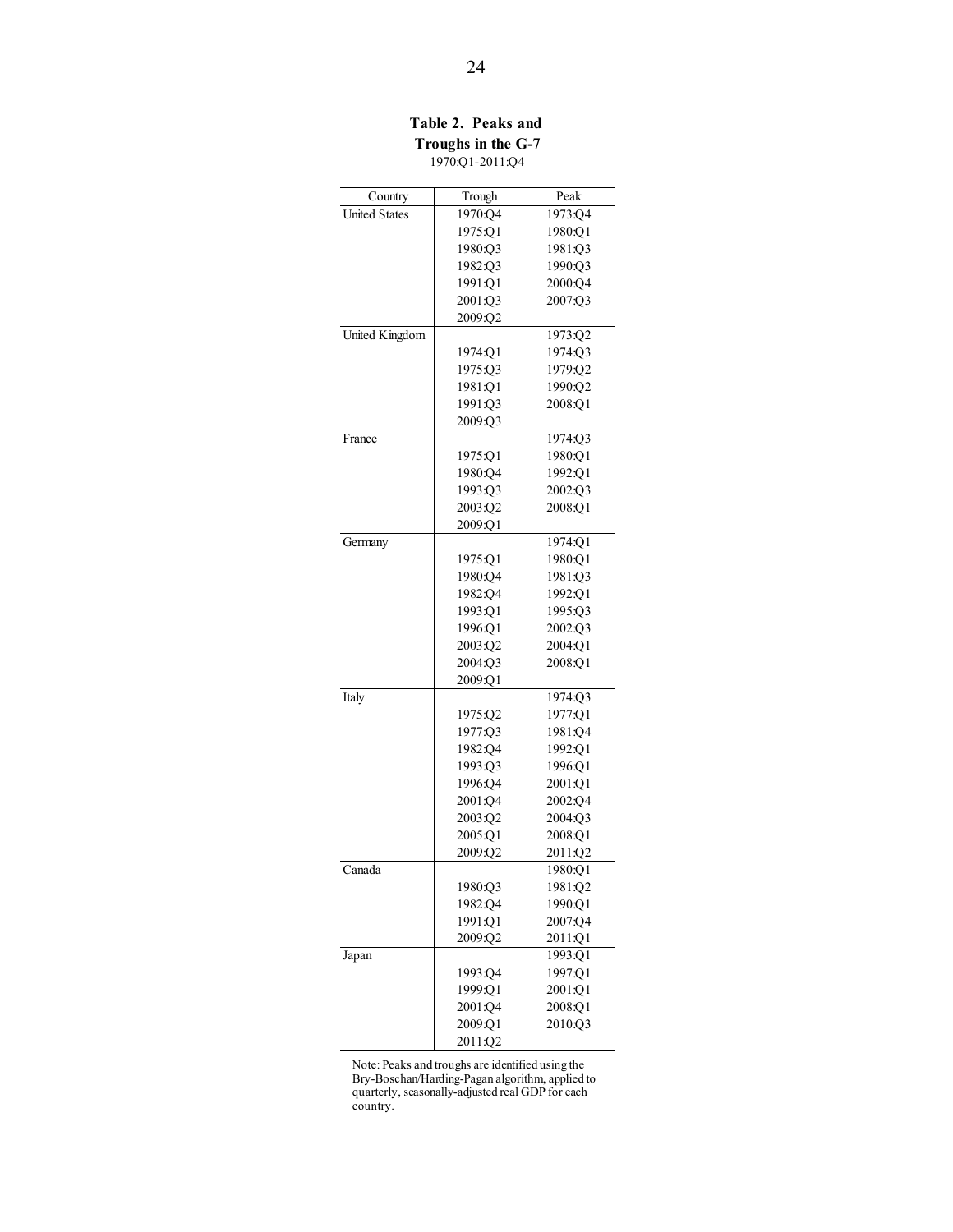|                                     |             |           |            |            |          | Logistic Regression Model |             |             |             |                  |
|-------------------------------------|-------------|-----------|------------|------------|----------|---------------------------|-------------|-------------|-------------|------------------|
| Explanatory Variable                | (1)         | (2)       | (3)        | (4)        | (5)      | (6)                       | (7)         | (8)         | (9)         | Aver. Marg. Eff. |
| Real Equity Price Growth            | $-0.124***$ |           |            |            |          | $-0.125***$               | $-0.120***$ | $-0.102***$ | $-0.102***$ | $-0.00384***$    |
|                                     | (0.0216)    |           |            |            |          | (0.0220)                  | (0.0256)    | (0.0282)    | (0.0293)    | (0.0010)         |
| Real House Price Growth             |             | $-0.0875$ |            |            |          | $-0.0819$                 | $-0.106***$ | $-0.115***$ | $-0.116***$ | $-0.00437***$    |
|                                     |             | (0.0727)  |            |            |          | (0.0513)                  | (0.0391)    | (0.0437)    | (0.0442)    | (0.0015)         |
| Term Spread                         |             |           | $-0.360**$ |            |          |                           | $-0.316**$  | $-0.317**$  | $-0.317**$  | $-0.0119**$      |
|                                     |             |           | (0.1440)   |            |          |                           | (0.1450)    | (0.1510)    | (0.1500)    | (0.0053)         |
| Log Implied/Realized S&P Volatility |             |           |            | $2.377***$ |          |                           |             | $0.963*$    | $0.970*$    | $0.0365*$        |
|                                     |             |           |            | (0.4460)   |          |                           |             | (0.5030)    | (0.5110)    | (0.0186)         |
| Real Oil Price Growth               |             |           |            |            | 0.00243  |                           |             |             | 0.00084     | 0.00003          |
|                                     |             |           |            |            | (0.0070) |                           |             |             | (0.0064)    | (0.0002)         |
| Observations                        | 945         | 945       | 945        | 945        | 945      | 945                       | 945         | 945         | 945         |                  |
| Pseudo R-squared                    | 0.18        | 0.0672    | 0.105      | 0.113      | 0.0628   | 0.185                     | 0.217       | 0.223       | 0.223       |                  |
| Number of Cases                     | 44          | 44        | 44         | 44         | 44       | 44                        | 44          | 44          | 44          |                  |
| Log-Likelihood                      | $-145.8$    | $-166$    | $-159.2$   | $-157.8$   | $-166.7$ | $-145.1$                  | $-139.3$    | $-138.2$    | $-138.2$    |                  |
| <b>AUC</b>                          | 0.794       | 0.71      | 0.739      | 0.763      | 0.691    | 0.799                     | 0.819       | 0.825       | 0.825       |                  |
| 90% LB for AUC                      | 0.736       | 0.64      | 0.672      | 0.702      | 0.626    | 0.74                      | 0.759       | 0.765       | 0.765       |                  |
| 90% UB for AUC                      | 0.853       | 0.779     | 0.805      | 0.824      | 0.757    | 0.858                     | 0.879       | 0.885       | 0.885       |                  |
| Optimal Youden Cutoff               | 0.0374      | 0.0492    | 0.0356     | 0.0684     | 0.0491   | 0.0405                    | 0.0619      | 0.0674      | 0.068       |                  |
| True Positive Rate (Percent)        | 75          | 68.18     | 81.82      | 59.09      | 63.64    | 75                        | 72.73       | 70.45       | 68.18       |                  |
| False Positive Rate (Percent)       | 31.41       | 31.41     | 42.18      | 18.65      | 30.85    | 28.75                     | 17.76       | 14.98       | 14.65       |                  |

Note: The dependent variable is the Bry-Boschan/Harding-Pagan algorithm identified peak for seasonally adjusted, quarterly real GDP growth, conditional on being in<br>sin expansion. Heteroskedasticity and autocorrelation-with intercepts and quarterly dummies.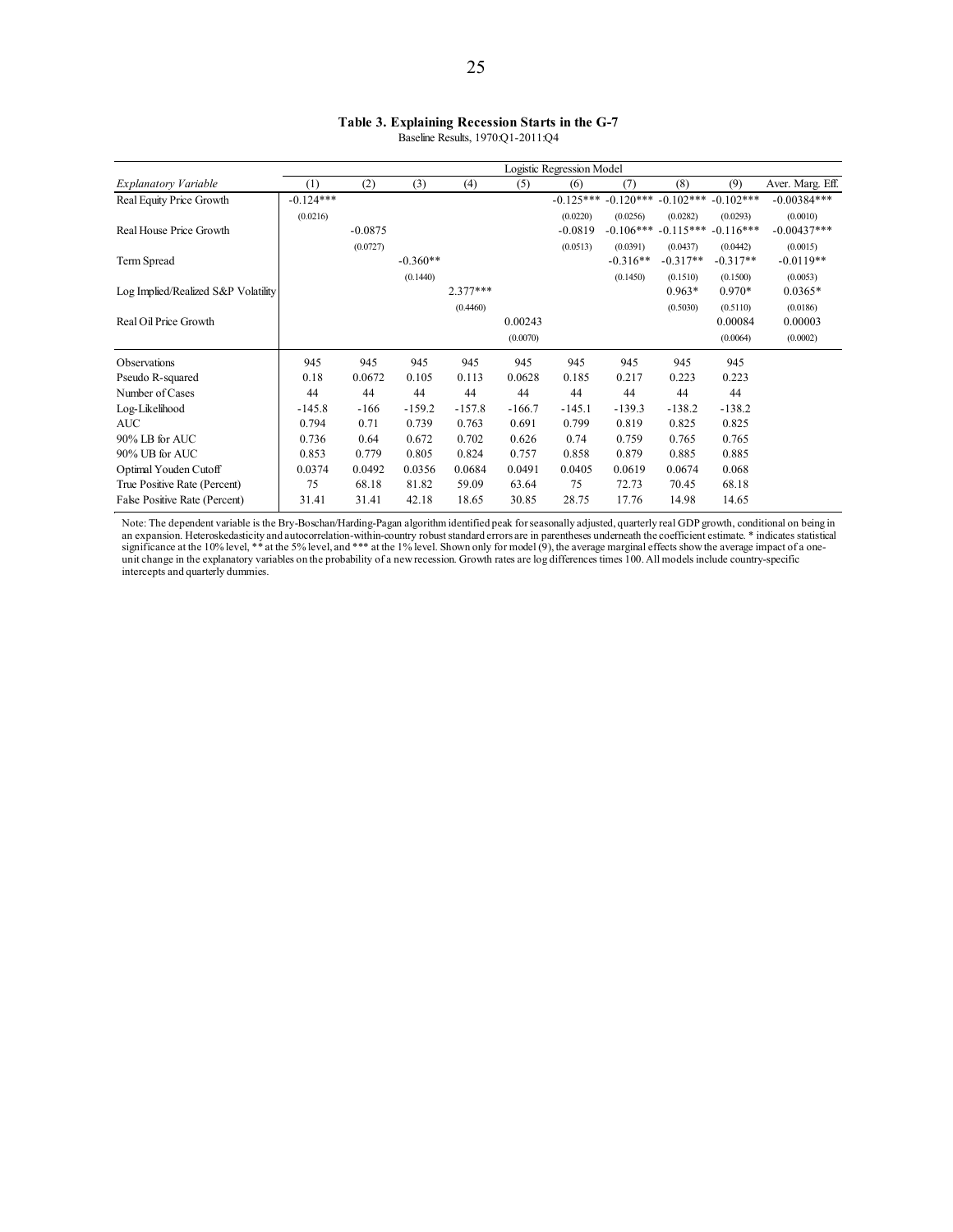#### **Table 4. Explaining Recession Starts in the G-7**

|                                     |                 |               | <b>Estimation Method</b> |                 |                      |
|-------------------------------------|-----------------|---------------|--------------------------|-----------------|----------------------|
|                                     |                 | Firth's Bias  | Complementary            | King and Zeng's | Conditional          |
| <i>Explanatory Variable</i>         | <b>Baseline</b> | Correction    | $Log-Log$                | Correction      | <b>Fixed Effects</b> |
| Real Equity Price Growth            | $-0.102***$     | $-0.0971$ *** | $-0.0979***$             | $-0.0971$ ***   | $-0.0999$ ***        |
|                                     | (0.0293)        | (0.0227)      | (0.0266)                 | (0.0214)        | (0.0231)             |
| Real House Price Growth             | $-0.116***$     | $-0.108*$     | $-0.0985**$              | $-0.108*$       | $-0.113*$            |
|                                     | (0.0442)        | (0.0644)      | (0.0415)                 | (0.0585)        | (0.0652)             |
| Term Spread                         | $-0.317**$      | $-0.304***$   | $-0.283**$               | $-0.304***$     | $-0.311***$          |
|                                     | (0.1500)        | (0.0916)      | (0.1260)                 | (0.1010)        | (0.0935)             |
| Log Implied/Realized S&P Volatility | $0.970*$        | 0.945         | $0.906*$                 | $0.947*$        | 0.951                |
|                                     | (0.5110)        | (0.6450)      | (0.5040)                 | (0.5170)        | (0.6570)             |
| Real Oil Price Growth               | 0.0008          | 0.0016        | 0.0009                   | 0.0017          | 0.0008               |
|                                     | (0.0064)        | (0.0067)      | (0.0058)                 | (0.0066)        | (0.0070)             |
| <b>Observations</b>                 | 945             | 945           | 945                      | 945             | 945                  |
| Log-Likelihood                      | $-138.2$        | $-115.5$      | $-137.7$                 |                 | $-126.1$             |
| <b>AUC</b>                          | 0.825           | 0.825         | 0.822                    | 0.825           | 0.802                |
| $90\%$ LB for AUC                   | 0.765           | 0.766         | 0.762                    | 0.766           | 0.736                |
| 90% UB for AUC                      | 0.885           | 0.884         | 0.882                    | 0.884           | 0.868                |

Robustness to Estimation Method, 1970:Q1-2011:Q4

Note: The dependent variable is the Bry-Boschan/Harding-Pagan algorithm identified peak for seasonally adjusted, quarterly real GDP growth, conditional on being in an expansion. Standard errors are in parentheses underneath the coefficient estimate. For the baseline and complementary log-log estimation methods, these are heteroskedasticity and autocorrelation-within-country robust. King and Zeng's correction does not output the log-likelihood, so none is shown. \* indicates statistical significance at the 10% level, \*\* at the 5% level, and \*\*\* at the 1% level. Growth rates are log differences times 100. All models include country-specific intercepts and quarterly dummies.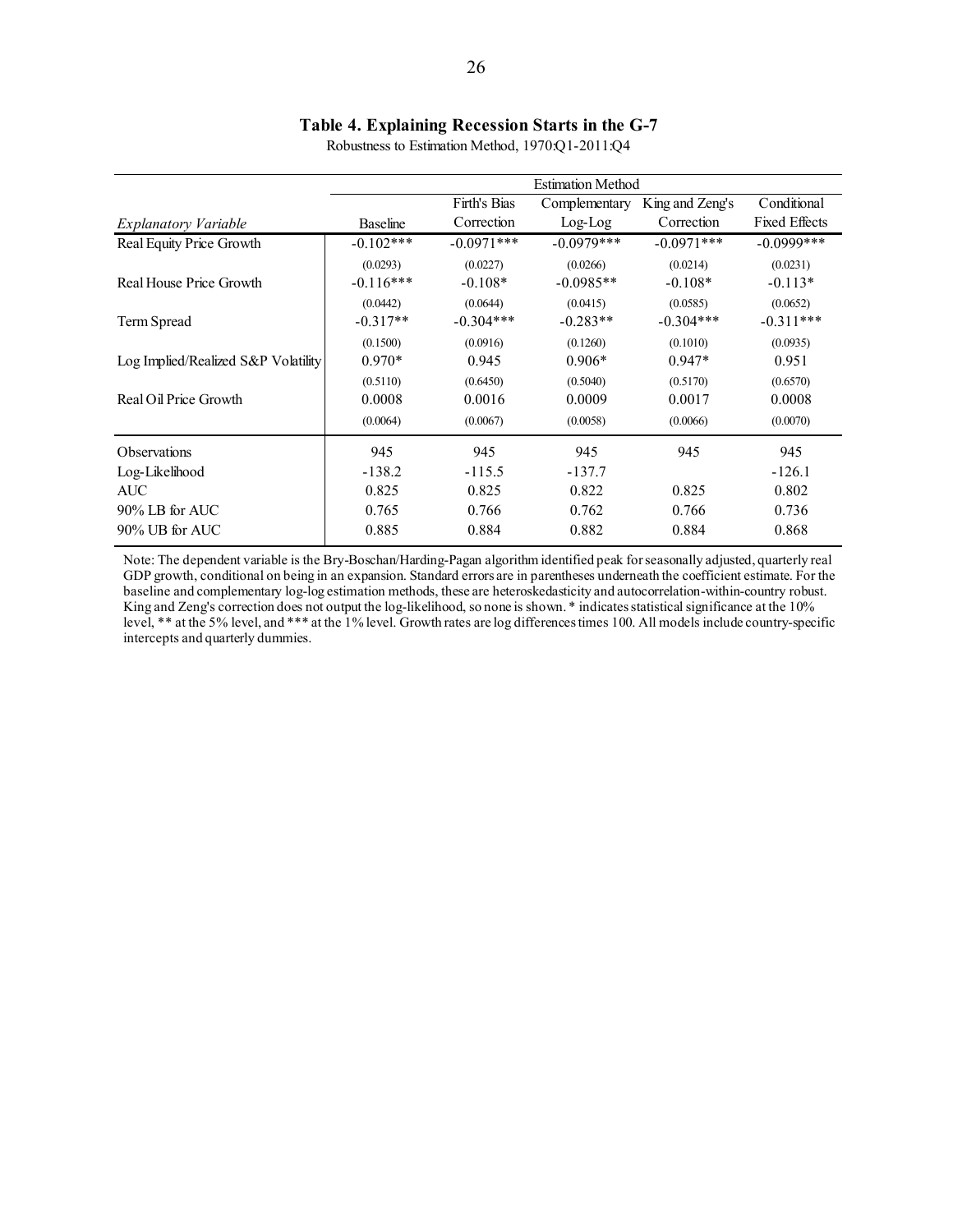|                                   |             |             |              | Logistic Regression Model |              |              |                       |             |
|-----------------------------------|-------------|-------------|--------------|---------------------------|--------------|--------------|-----------------------|-------------|
| <b>Explanatory Variable</b>       | (1)         | (2)         | (3)          | (4)                       | (5)          | (6)          | (7)                   | (8)         |
| Real Equity Price Growth          | $-0.102***$ | $-0.102***$ | $-0.0997***$ | $-0.0692**$               | $-0.0996***$ | $-0.0950***$ | $-0.108***$           |             |
|                                   | (0.0313)    | (0.0304)    | (0.0308)     | (0.0324)                  | (0.0342)     | (0.0352)     | (0.0369)              |             |
| Real House Price Growth           | $-0.115***$ | $-0.109**$  | $-0.125***$  | $-0.114**$                | $-0.115***$  | $-0.116**$   | $-0.116*** -0.116***$ |             |
|                                   | (0.0347)    | (0.0443)    | (0.0425)     | (0.0458)                  | (0.0432)     | (0.0463)     | (0.0435)              | (0.0446)    |
| Term Spread                       | $-0.316**$  | $-0.326**$  | $-0.325**$   | $-0.327**$                | $-0.321*$    | $-0.324**$   | $-0.314**$            | $-0.317**$  |
|                                   | (0.1390)    | (0.1460)    | (0.1420)     | (0.1500)                  | (0.1690)     | (0.1640)     | (0.1550)              | (0.1540)    |
| Log Implied/Realized S&P          | 0.974       | $0.935*$    | $0.942*$     | 0.892*                    | 0.9          | 0.928**      | $1.021**$             | $0.914*$    |
| Volatility                        | (0.6150)    | (0.4910)    | (0.5390)     | (0.4570)                  | (0.6180)     | (0.4460)     | (0.4890)              | (0.5120)    |
| Real Oil Price Growth             | 0.000836    | 0.0014      | 0.00213      | 0.000412                  | 0.000959     | 0.00113      | 0.000397              | 0.00113     |
|                                   | (0.0065)    | (0.0064)    | (0.0065)     | (0.0064)                  | (0.0061)     | (0.0063)     | (0.0069)              | (0.0066)    |
| 10 Year Government Bond Yield     | 0.00189     |             |              |                           |              |              |                       |             |
|                                   | (0.0754)    |             |              |                           |              |              |                       |             |
| Real GDP Growth (seasonally       |             | $-0.319$    |              |                           |              |              |                       |             |
| adjusted)                         |             | (0.4270)    |              |                           |              |              |                       |             |
| Rate of Exchange Rate             |             |             | $-0.0435$    |                           |              |              |                       |             |
| Depreciation versus USD           |             |             | (0.0557)     |                           |              |              |                       |             |
| GDP-Weighted Real Equity Price    |             |             |              | $-0.0423***$              |              |              |                       |             |
| Growth in other G-7               |             |             |              | (0.0162)                  |              |              |                       |             |
| Standard Deviation of Daily Real  |             |             |              |                           | 0.101        |              |                       |             |
| <b>Equity Price Growth</b>        |             |             |              |                           | (0.7540)     |              |                       |             |
| Change in the Standard Deviation  |             |             |              |                           |              | 0.307        |                       |             |
| of Daily Real Equity Price Growth |             |             |              |                           |              | (0.5600)     |                       |             |
| Largest Net Fall in Real Equity   |             |             |              |                           |              |              | 0.0332                |             |
| Price past 180 days (percent)     |             |             |              |                           |              |              | 0.0752                |             |
| Negative Real Equity Price Growth |             |             |              |                           |              |              |                       | $-0.110***$ |
|                                   |             |             |              |                           |              |              |                       | 0.0352      |
| Positive Real Equity Price Growth |             |             |              |                           |              |              |                       | $-0.083$    |
|                                   |             |             |              |                           |              |              |                       | (0.0660)    |
| Observations                      | 945         | 945         | 945          | 945                       | 945          | 945          | 945                   | 945         |
| Pseudo R-squared                  | 0.223       | 0.228       | 0.226        | 0.23                      | 0.223        | 0.225        | 0.223                 | 0.223       |
| Log-Likelihood                    | $-138.2$    | $-137.3$    | $-137.7$     | $-136.9$                  | $-138.2$     | $-137.9$     | $-138.2$              | $-138.2$    |
| <b>AUC</b>                        | 0.825       | 0.827       | 0.832        | 0.833                     | 0.825        | 0.824        | 0.825                 | 0.825       |
| 90% LB for AUC                    | 0.765       | 0.765       | 0.775        | 0.775                     | 0.765        | 0.765        | 0.765                 | 0.765       |
| 90% UB for AUC                    | 0.884       | 0.889       | 0.888        | 0.891                     | 0.885        | 0.884        | 0.885                 | 0.884       |
| Optimal Youden Cutoff             | 0.068       | 0.060       | 0.046        | 0.059                     | 0.069        | 0.075        | 0.071                 | 0.061       |
| True Positive Rate (Percent)      | 68.18       | 72.73       | 77.27        | 75                        | 70.45        | 65.91        | 70.45                 | 70.45       |
| False Positive Rate (Percent)     | 14.87       | 15.98       | 22.97        | 16.87                     | 14.32        | 12.65        | 13.87                 | 16.87       |

**Table 5. Explaining Recession Starts in the G-7**

Robustness to Additional Explanatory Variables, 1970:Q1-2011:Q4

Note: The dependent variable is the Bry-Boschan/Harding-Pagan algorithm identified peak for seasonally adjusted, quarterly real GDP growth, conditional on being in an expansion. Heteroskedasticity and autocorrelation-within-country robust standard errors are in parentheses underneath the coefficient estimate. \* indicates statistical significance at the 10% level, \*\* at the 5% level, and \*\*\* at the 1% level. Growth rates are log differences times 100. All models include country-specific intercepts and quarterly dummies.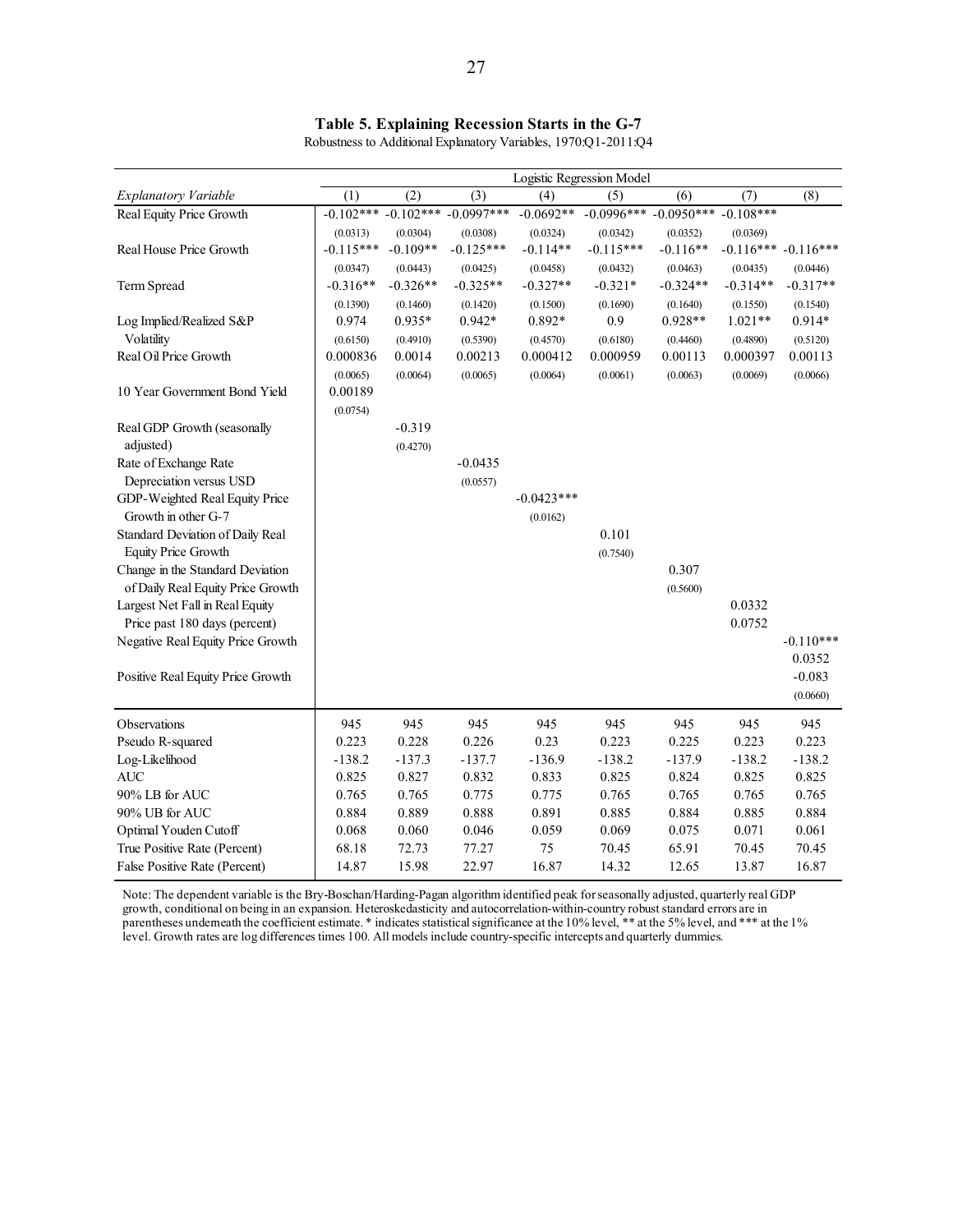#### **Table 6. Explaining Recession Starts in the G-7**

|                                     |             |           | Logistic Regression Model |          |             |             |
|-------------------------------------|-------------|-----------|---------------------------|----------|-------------|-------------|
| Explanatory Variable                | (1)         | (2)       | (3)                       | (4)      | (5)         | (6)         |
| Real Equity Price Growth            | $-0.113***$ |           |                           |          |             | $-0.0808**$ |
|                                     | (0.0199)    |           |                           |          |             | (0.0319)    |
| Lag 1 of Real Equity Price Growth   | $-0.0398$   |           |                           |          |             | $-0.0569*$  |
|                                     | (0.0303)    |           |                           |          |             | (0.0315)    |
| Lag 2 of Real Equity Price Growth   | $-0.0271$   |           |                           |          |             | $-0.0228$   |
|                                     | (0.0324)    |           |                           |          |             | (0.0404)    |
| Lag 3 of Real Equity Price Growth   | 0.00767     |           |                           |          |             | 0.00783     |
|                                     | (0.0145)    |           |                           |          |             | (0.0121)    |
| Real House Price Growth             |             | $-0.153$  |                           |          |             | $-0.128***$ |
|                                     |             | (0.1070)  |                           |          |             | (0.0483)    |
| Lag 1 of Real House Price Growth    |             | 0.111     |                           |          |             | 0.0798      |
|                                     |             | (0.1180)  |                           |          |             | (0.1250)    |
| Lag 2 of Real House Price Growth    |             | $-0.0463$ |                           |          |             | $-0.142$    |
|                                     |             | (0.1200)  |                           |          |             | (0.0888)    |
| Lag 3 of Real House Price Growth    |             | 0.103     |                           |          |             | 0.0542      |
|                                     |             | (0.1230)  |                           |          |             | (0.1120)    |
| Term Spread                         |             |           | 0.29                      |          |             | $0.404***$  |
|                                     |             |           | (0.2060)                  |          |             | (0.1360)    |
| Lag 1 of Term Spread                |             |           | $-0.740**$                |          |             | $-0.797*$   |
|                                     |             |           | (0.3510)                  |          |             | (0.4180)    |
| Lag 2 of Term Spread                |             |           | $-0.0758$                 |          |             | $-0.232$    |
|                                     |             |           | (0.1810)                  |          |             | (0.3210)    |
| Lag 3 of Term Spread                |             |           | 0.0667                    |          |             | 0.221       |
|                                     |             |           | (0.1600)                  |          |             | (0.1690)    |
| Log Implied/Realized S&P Volatility |             |           |                           | 4.502*** |             | $3.061***$  |
|                                     |             |           |                           | (0.7660) |             | (1.1780)    |
| Lag 1 of Log Implied/Realized S&P   |             |           |                           | $-1.437$ |             | $-2.164$    |
| Volatility                          |             |           |                           | (0.9350) |             | (1.5270)    |
| Lag 2 of Log Implied/Realized S&P   |             |           |                           | $-1.138$ |             | $-0.935$    |
| Volatility                          |             |           |                           | (1.2710) |             | (0.9990)    |
| Lag 3 of Log Implied/Realized S&P   |             |           |                           | $-0.962$ |             | $-0.724$    |
| Volatility                          |             |           |                           | (1.0500) |             | (1.1450)    |
| Real Oil Price Growth               |             |           |                           |          | 0.00483     | 0.00139     |
|                                     |             |           |                           |          | (0.0059)    | (0.0084)    |
| Lag 1 of Real Oil Price Growth      |             |           |                           |          | $0.0150***$ | $0.0108*$   |
|                                     |             |           |                           |          | (0.0043)    | (0.0058)    |
| Lag 2 of Real Oil Price Growth      |             |           |                           |          | $0.0283***$ | 0.0107      |
|                                     |             |           |                           |          | (0.0073)    | (0.0084)    |
| Lag 3 of Real Oil Price Growth      |             |           |                           |          | 0.0104      | 0.00114     |
|                                     |             |           |                           |          | (0.0075)    | (0.0040)    |
| Observations                        | 915         | 915       | 915                       | 915      | 915         | 915         |
| Pseudo R-squared                    | 0.2         | 0.0751    | 0.141                     | 0.154    | 0.116       | 0.323       |
| Log-Likelihood                      | $-141.2$    | $-163.2$  | $-151.6$                  | $-149.2$ | $-156$      | $-119.4$    |
| $\mbox{AUC}$                        | 0.815       | 0.73      | 0.761                     | 0.791    | 0.75        | 0.871       |
| 90% LB for AUC                      | 0.762       | 0.67      | 0.695                     | 0.731    | 0.688       | $0.82\,$    |

Robustness to Distributed Lags, 1970:Q1-2011:Q4

Note: The dependent variable is the Bry-Boschan/Harding-Pagan algorithm identified peak for seasonally adjusted, quarterly real GDP growth, conditional on being in an expansion. Heteroskedasticity and autocorrelation-within-country robust standard errors are in parentheses underneath the coefficient estimate. \* indicates statistical significance at the 10% level, \*\* at the 5% level, and \*\*\* at the 1% level. Growth rates are log differences times 100. All models include country-specific intercepts and quarterly dummies.

90% UB for AUC  $0.869$  0.789 0.827 0.851 0.813 0.921 Optimal Youden Cutoff 0.033 0.037 0.065 0.034 0.055 0.111 True Positive Rate (Percent) 79.55 79.55 54.55 79.55 61.36 50.00 False Positive Rate (Percent) 35.71 48.11 20.21 42.71 30.77 7.69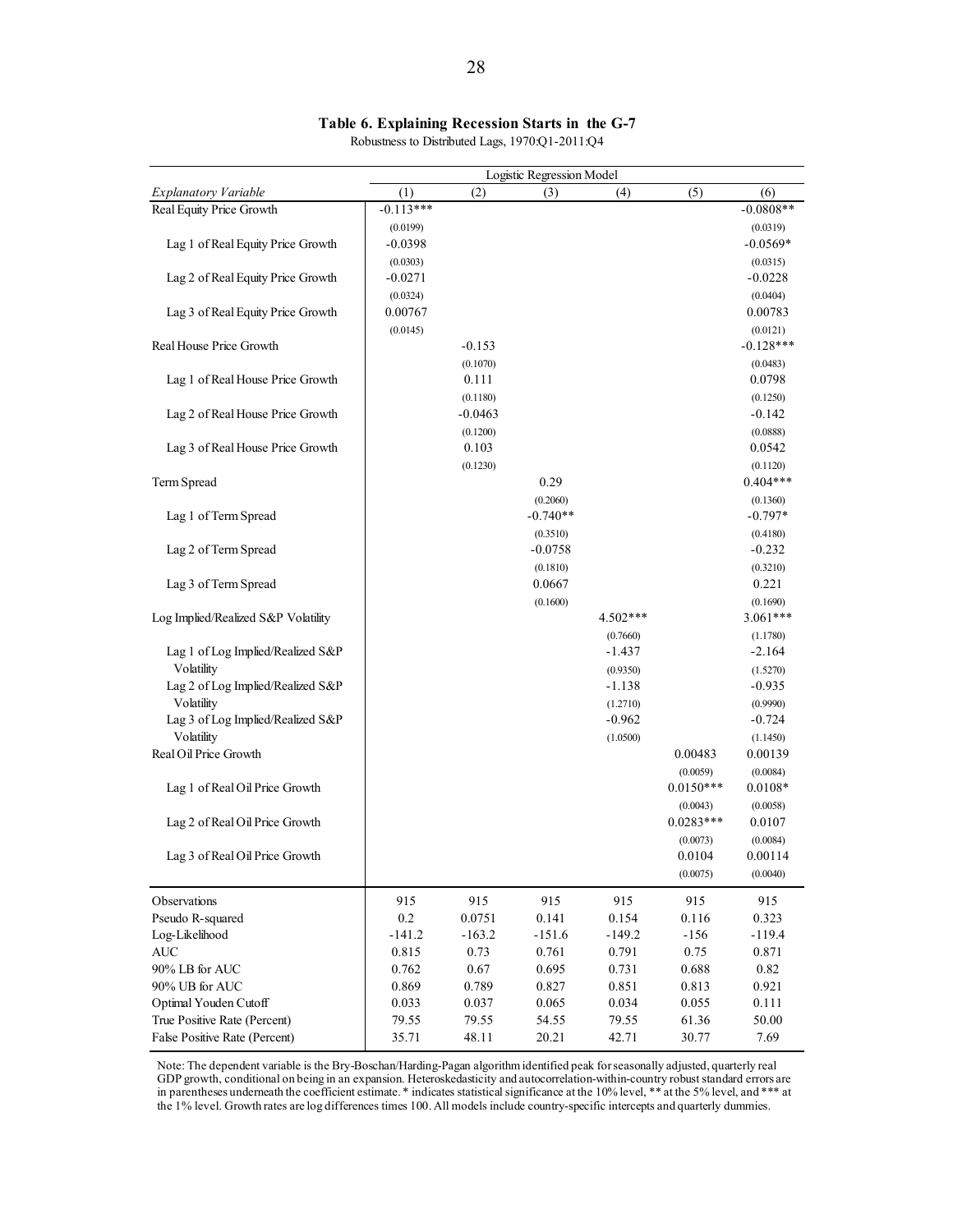



Figure 2:



The other expansion period density excludes the year before a new recession. The p-value of the Kolmogorov-Smirnov test of the equality of densities is 0.007.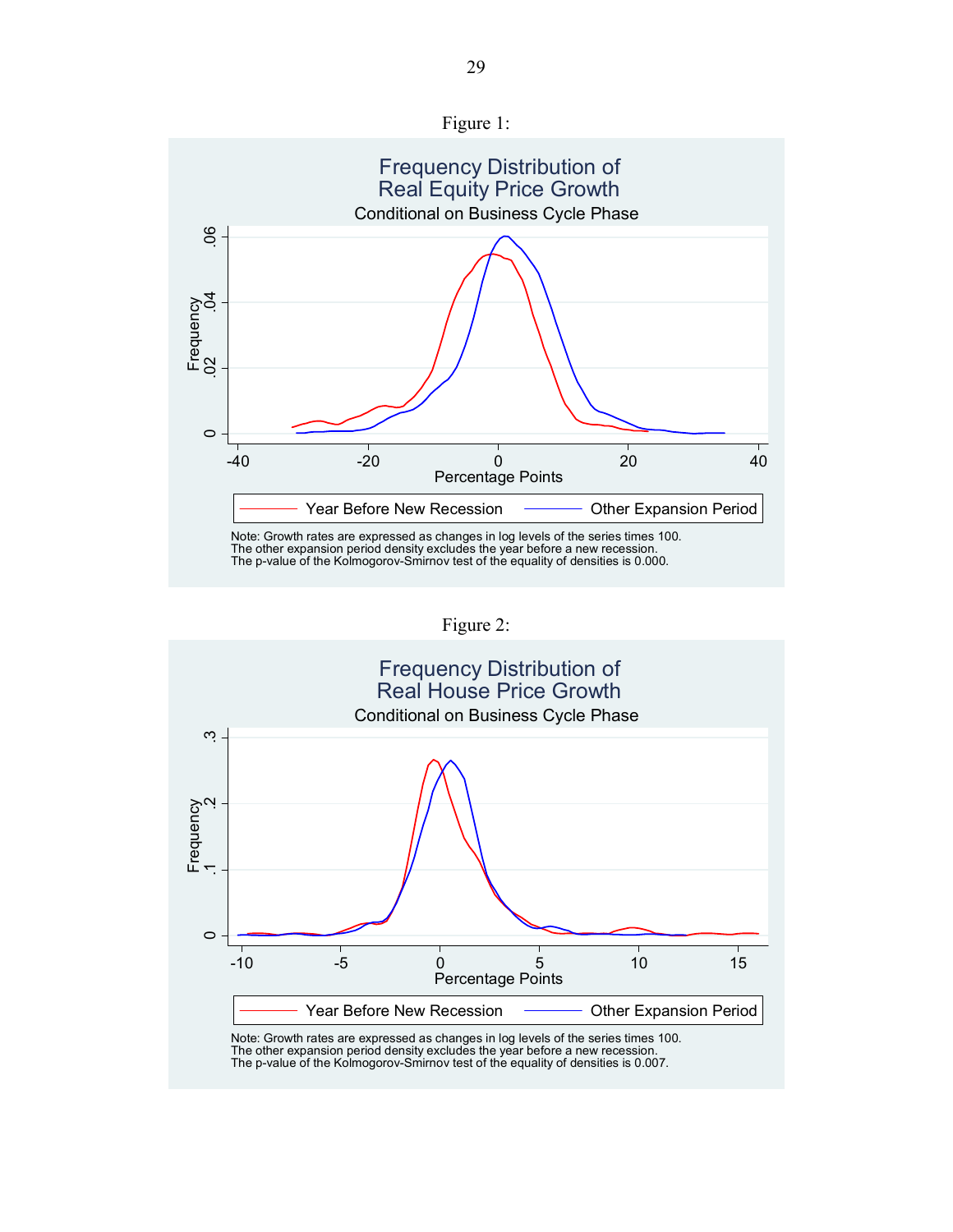



Figure 4:

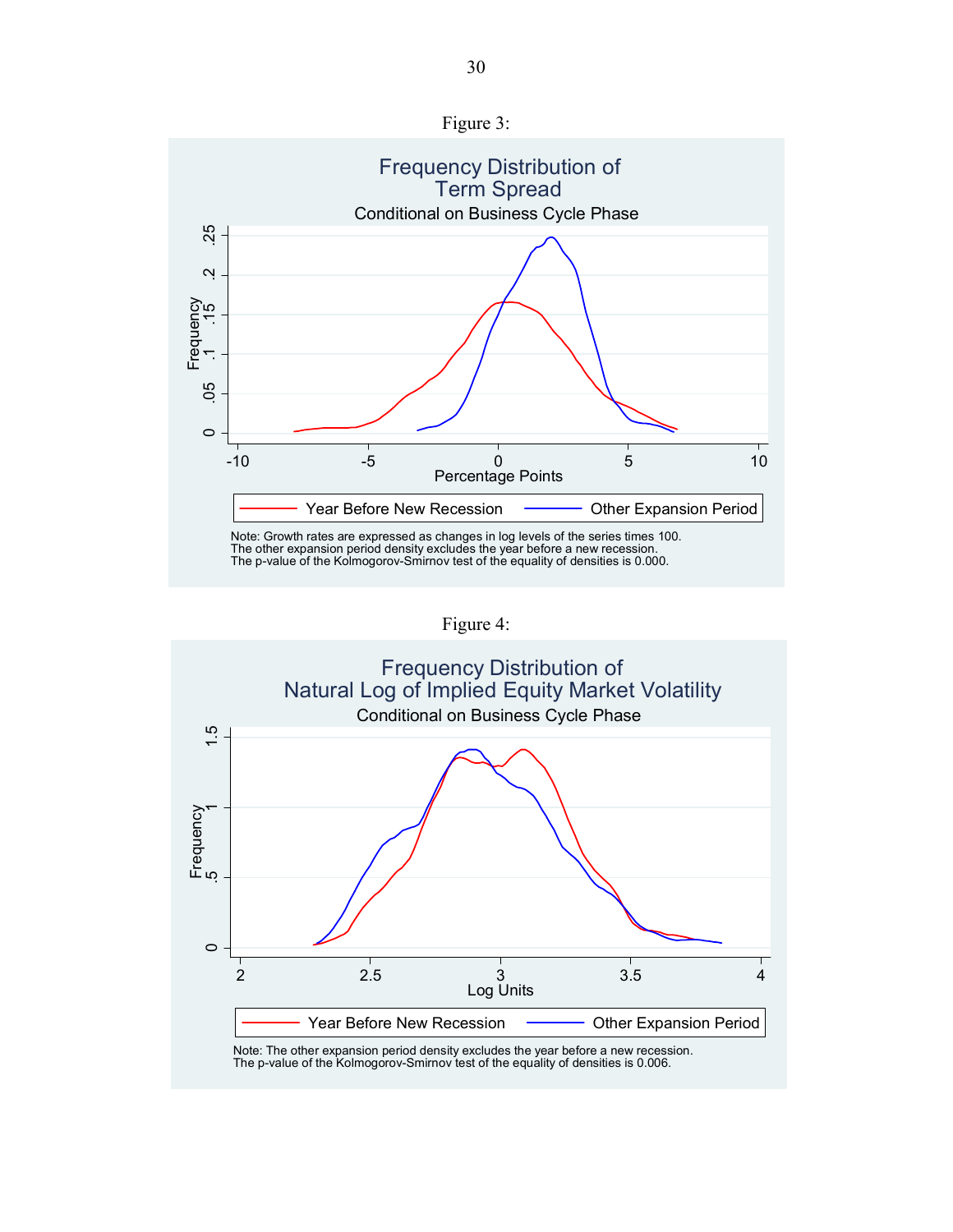

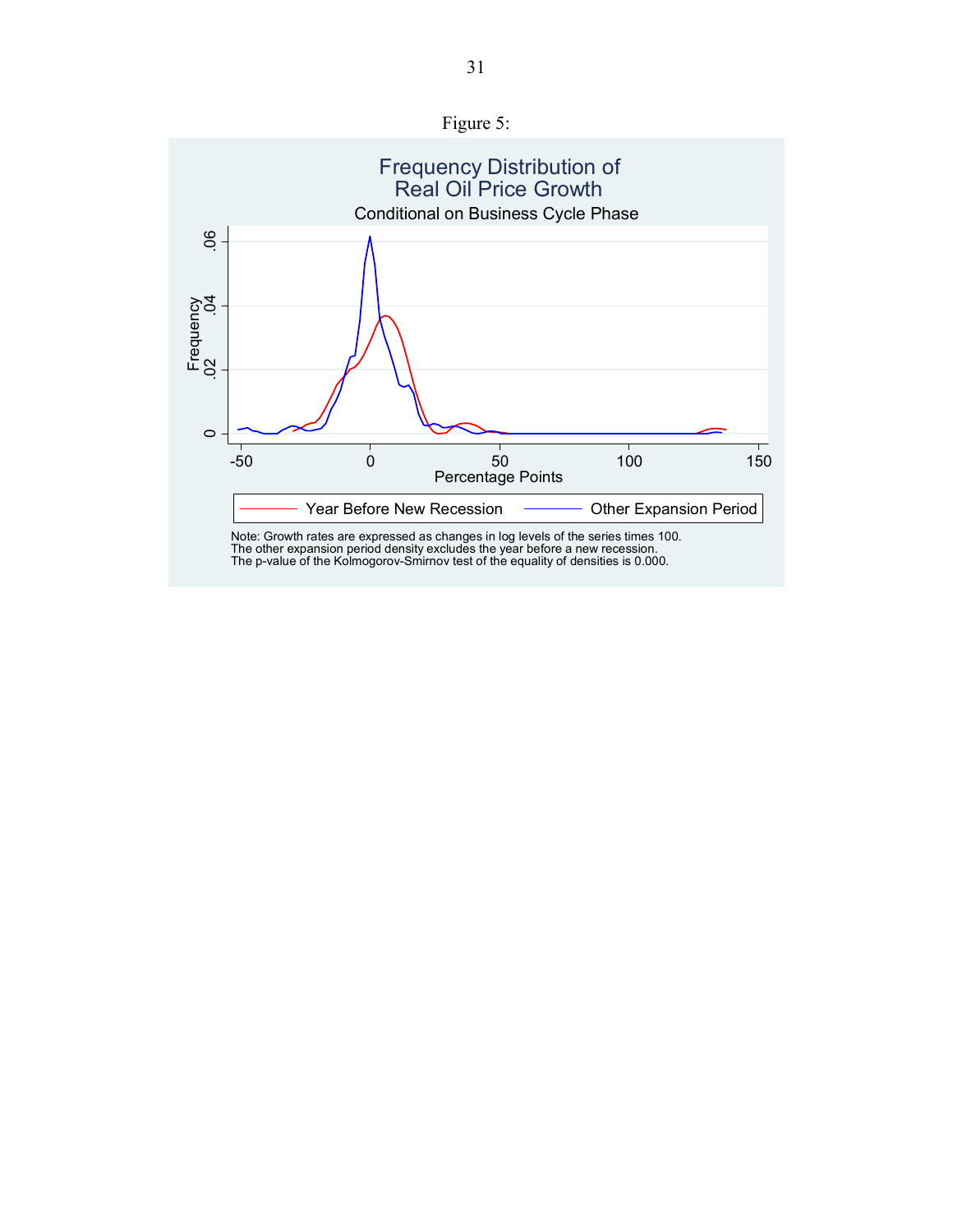



Figure 7:

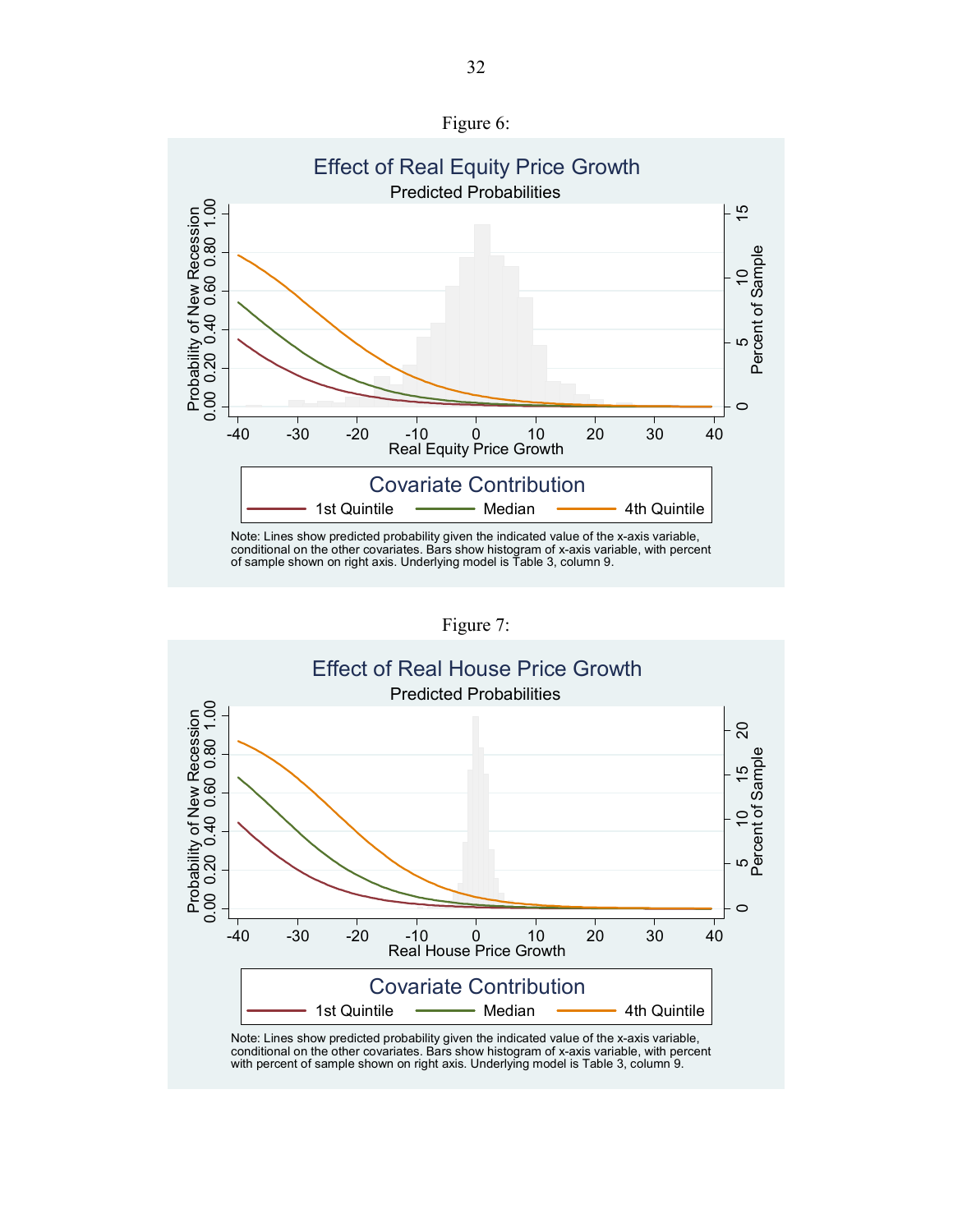